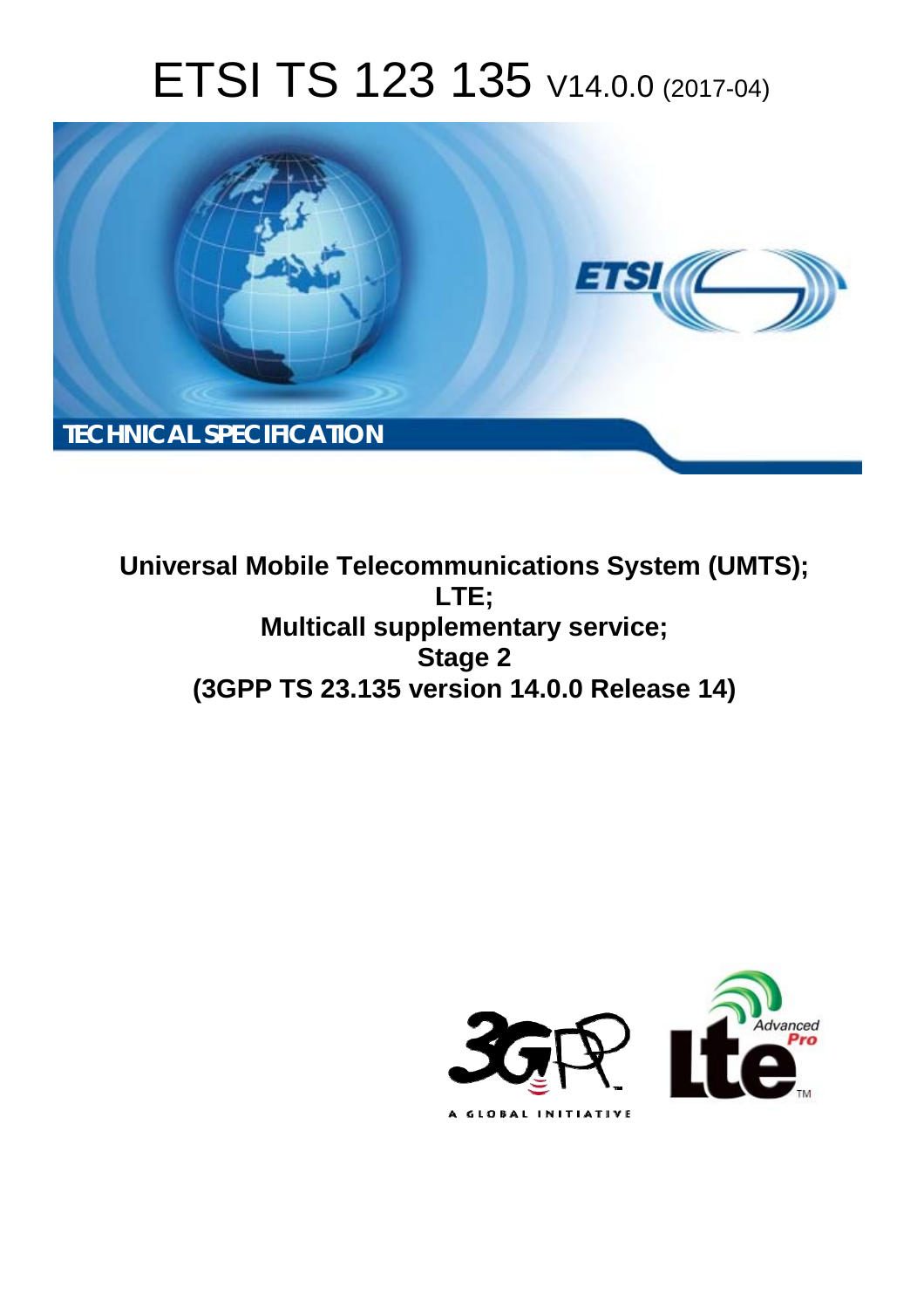Reference RTS/TSGC-0423135ve00

> Keywords LTE,UMTS

#### *ETSI*

#### 650 Route des Lucioles F-06921 Sophia Antipolis Cedex - FRANCE

Tel.: +33 4 92 94 42 00 Fax: +33 4 93 65 47 16

Siret N° 348 623 562 00017 - NAF 742 C Association à but non lucratif enregistrée à la Sous-Préfecture de Grasse (06) N° 7803/88

#### *Important notice*

The present document can be downloaded from: <http://www.etsi.org/standards-search>

The present document may be made available in electronic versions and/or in print. The content of any electronic and/or print versions of the present document shall not be modified without the prior written authorization of ETSI. In case of any existing or perceived difference in contents between such versions and/or in print, the only prevailing document is the print of the Portable Document Format (PDF) version kept on a specific network drive within ETSI Secretariat.

Users of the present document should be aware that the document may be subject to revision or change of status. Information on the current status of this and other ETSI documents is available at <https://portal.etsi.org/TB/ETSIDeliverableStatus.aspx>

If you find errors in the present document, please send your comment to one of the following services: <https://portal.etsi.org/People/CommiteeSupportStaff.aspx>

#### *Copyright Notification*

No part may be reproduced or utilized in any form or by any means, electronic or mechanical, including photocopying and microfilm except as authorized by written permission of ETSI.

The content of the PDF version shall not be modified without the written authorization of ETSI. The copyright and the foregoing restriction extend to reproduction in all media.

> © European Telecommunications Standards Institute 2017. All rights reserved.

**DECT**TM, **PLUGTESTS**TM, **UMTS**TM and the ETSI logo are Trade Marks of ETSI registered for the benefit of its Members. **3GPP**TM and **LTE**™ are Trade Marks of ETSI registered for the benefit of its Members and of the 3GPP Organizational Partners.

**GSM**® and the GSM logo are Trade Marks registered and owned by the GSM Association.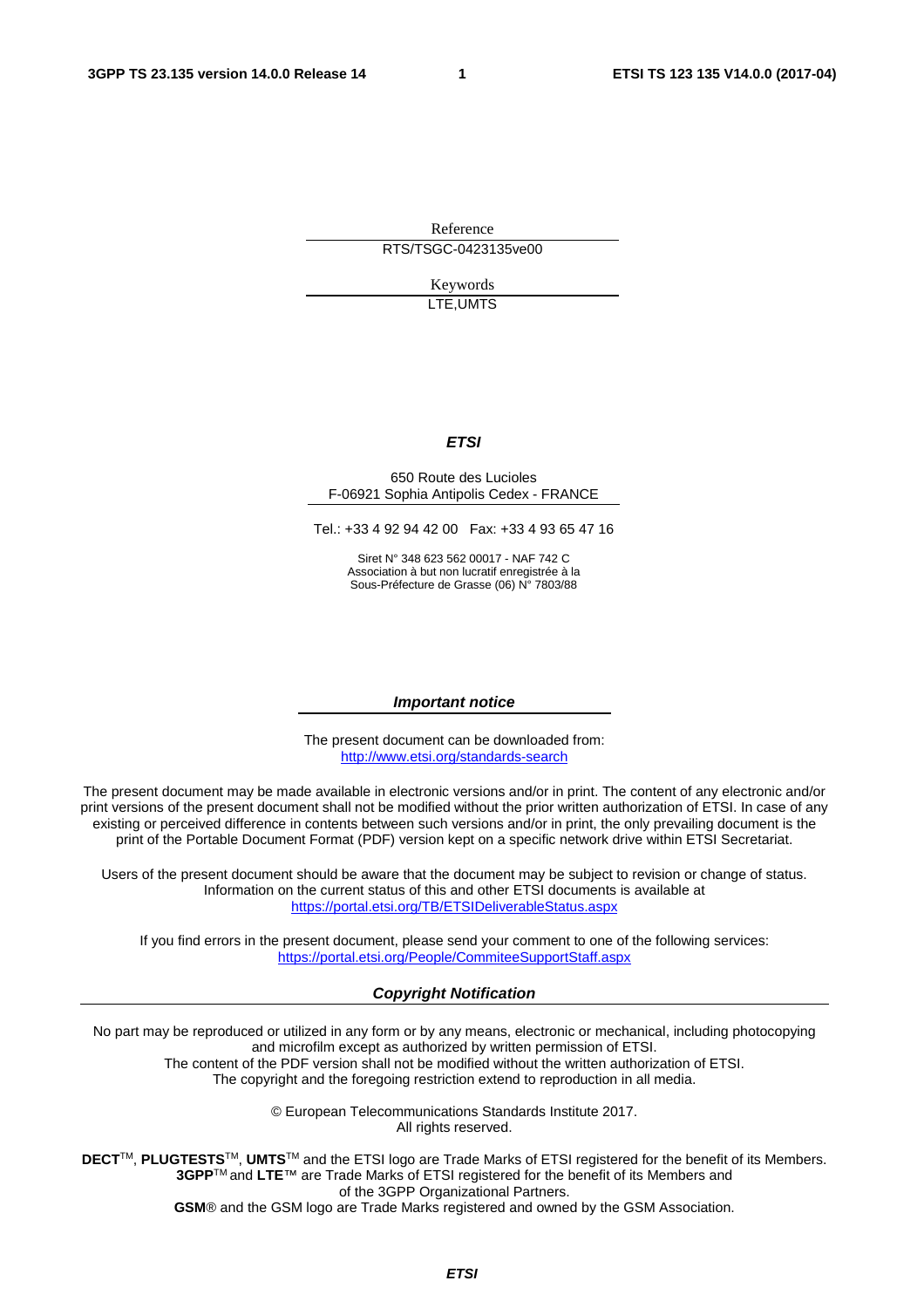## <span id="page-2-0"></span>Intellectual Property Rights

IPRs essential or potentially essential to the present document may have been declared to ETSI. The information pertaining to these essential IPRs, if any, is publicly available for **ETSI members and non-members**, and can be found in ETSI SR 000 314: *"Intellectual Property Rights (IPRs); Essential, or potentially Essential, IPRs notified to ETSI in respect of ETSI standards"*, which is available from the ETSI Secretariat. Latest updates are available on the ETSI Web server ([https://ipr.etsi.org/\)](https://ipr.etsi.org/).

Pursuant to the ETSI IPR Policy, no investigation, including IPR searches, has been carried out by ETSI. No guarantee can be given as to the existence of other IPRs not referenced in ETSI SR 000 314 (or the updates on the ETSI Web server) which are, or may be, or may become, essential to the present document.

## Foreword

This Technical Specification (TS) has been produced by the ETSI 3<sup>rd</sup> Generation Partnership Project (3GPP).

The present document may refer to technical specifications or reports using their 3GPP identities, UMTS identities or GSM identities. These should be interpreted as being references to the corresponding ETSI deliverables.

The cross reference between GSM, UMTS, 3GPP and ETSI identities can be found under [http://webapp.etsi.org/key/queryform.asp.](http://webapp.etsi.org/key/queryform.asp)

## Modal verbs terminology

In the present document "**shall**", "**shall not**", "**should**", "**should not**", "**may**", "**need not**", "**will**", "**will not**", "**can**" and "**cannot**" are to be interpreted as described in clause 3.2 of the [ETSI Drafting Rules](https://portal.etsi.org/Services/editHelp!/Howtostart/ETSIDraftingRules.aspx) (Verbal forms for the expression of provisions).

"**must**" and "**must not**" are **NOT** allowed in ETSI deliverables except when used in direct citation.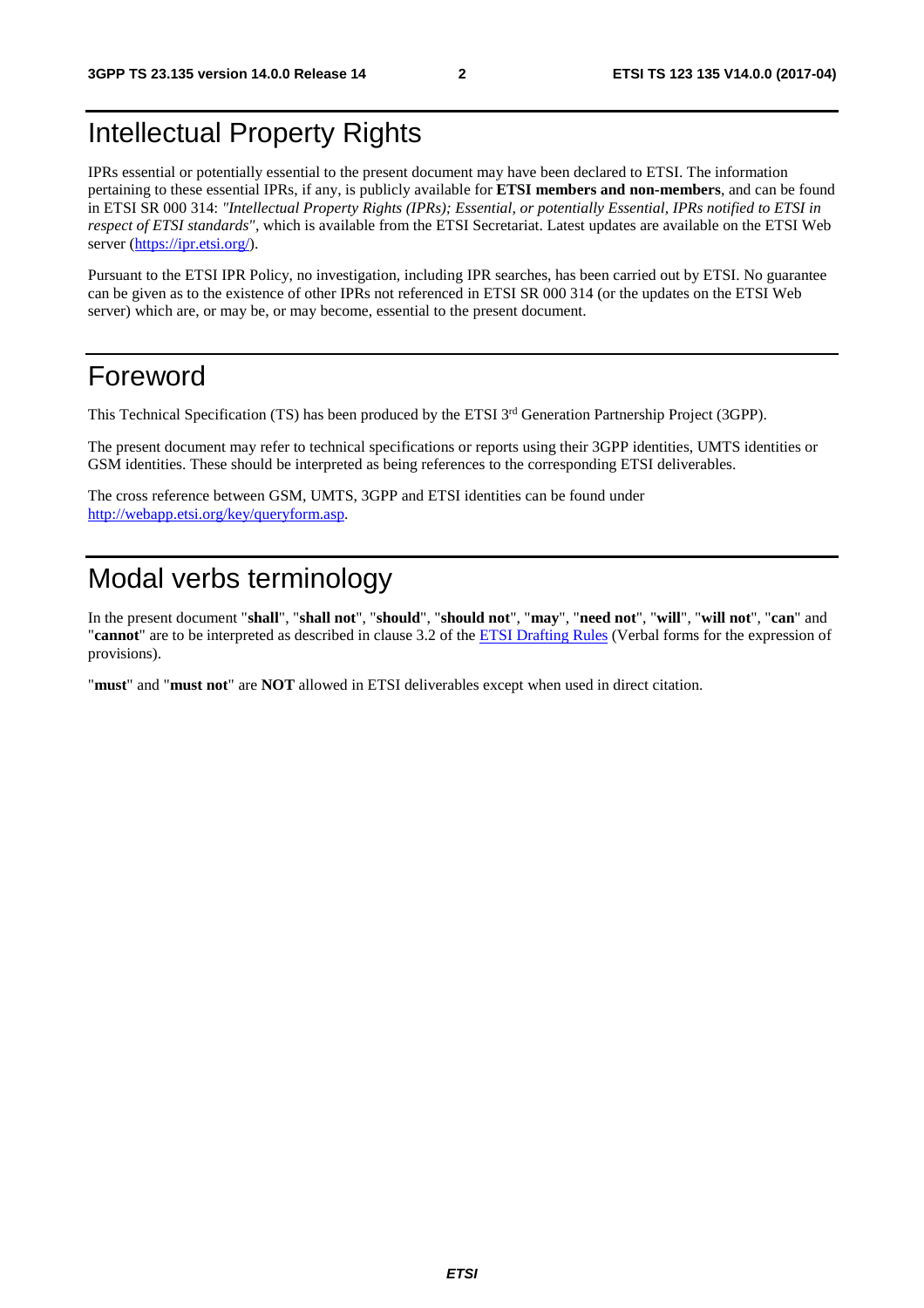$\mathbf{3}$ 

# Contents

| 1          |  |
|------------|--|
| 2          |  |
| 3          |  |
| 3.1<br>3.2 |  |
| 4          |  |
| 4.1        |  |
| 4.1.1      |  |
| 4.1.2      |  |
| 4.1.3      |  |
| 4.1.4      |  |
| 4.1.5      |  |
| 4.1.6      |  |
| 4.1.7      |  |
| 4.2        |  |
| 4.2.1      |  |
| 4.2.2      |  |
| 4.3        |  |
| 4.3.1      |  |
| 4.3.2      |  |
| 4.3.2.1    |  |
| 4.3.2.2    |  |
| 4.3.2.3    |  |
| 4.3.2.4    |  |
| 4.3.2.5    |  |
| 4.3.2.6    |  |
| 4.3.2.7    |  |
| 4.3.2.8    |  |
| 4.3.2.9    |  |
| 4.3.2.10   |  |
| 4.3.2.11   |  |
| 4.3.2.12   |  |
| 4.3.2.13   |  |
| 4.3.2.14   |  |
| 4.3.2.15   |  |
|            |  |
| 5          |  |
| 5.1        |  |
| 5.2        |  |
| 5.2.1      |  |
| 5.2.2      |  |
| 5.3        |  |
| 5.3.1      |  |
| 5.3.2      |  |
|            |  |
| 6          |  |
| 6.1        |  |
| 6.2        |  |
| 6.3        |  |
| 6.4        |  |
|            |  |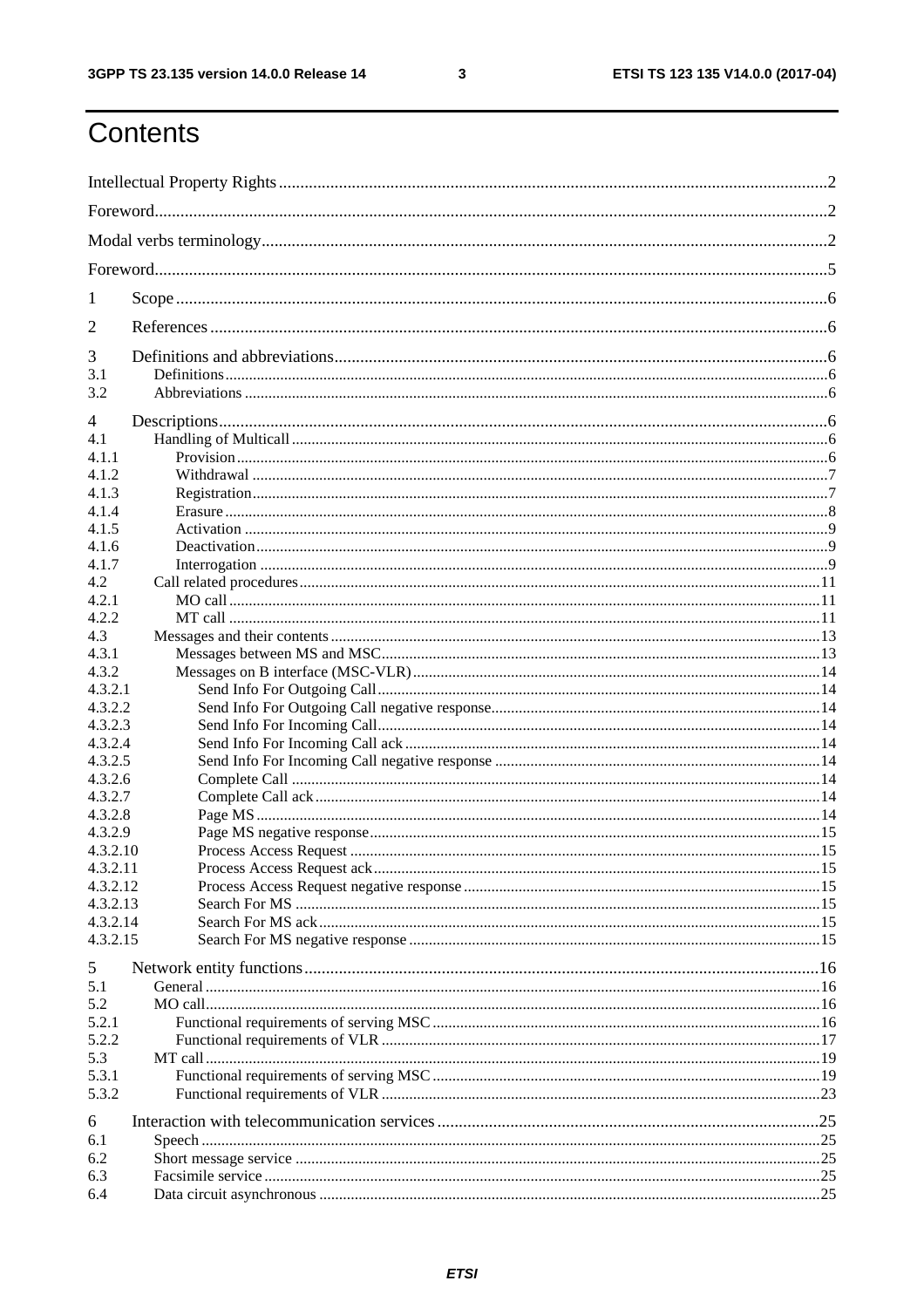#### $\overline{\mathbf{4}}$

| 6.5        |                               |  |
|------------|-------------------------------|--|
| 6.6        |                               |  |
| 6.7        |                               |  |
| $\tau$     |                               |  |
| 7.1        |                               |  |
| 7.2        |                               |  |
| 7.3<br>7.4 |                               |  |
| 7.5        |                               |  |
| 7.6        |                               |  |
| 7.7        |                               |  |
| 7.8        |                               |  |
| 7.9        |                               |  |
| 7.10       |                               |  |
| 7.11       |                               |  |
| 7.12       |                               |  |
| 7.13       |                               |  |
| 7.14       |                               |  |
| 8          |                               |  |
| 8.1        |                               |  |
| 8.2        |                               |  |
| 8.3        |                               |  |
| 9          |                               |  |
| 10         |                               |  |
| 11         |                               |  |
| 12         |                               |  |
| 13         |                               |  |
|            | <b>Annex A (informative):</b> |  |
|            |                               |  |
|            | <b>Annex B</b> (informative): |  |
|            |                               |  |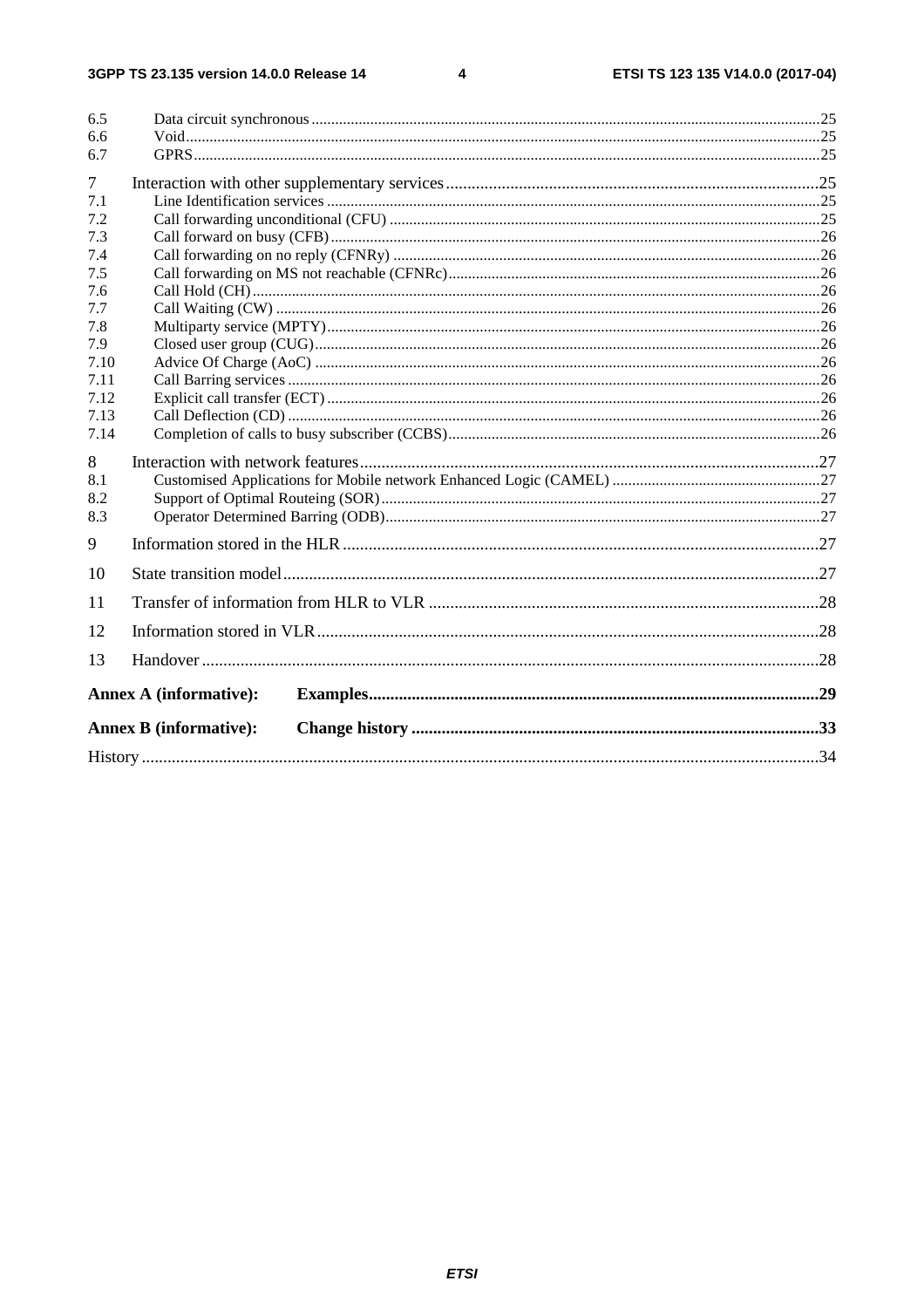## <span id="page-5-0"></span>Foreword

This Technical Specification (TS) has been produced by ETSI 3rd Generation Partnership Project (3GPP).

The present document gives the stage 2 description of the Multicall service within the 3GPP system.

The contents of the present document are subject to continuing work within the TSG and may change following formal TSG approval. Should the TSG modify the contents of the present document, it will be re-released by the TSG with an identifying change of release date and an increase in version number as follows:

Version x.y.z

where:

- x the first digit:
	- 1 presented to TSG for information;
	- 2 presented to TSG for approval;
	- 3 or greater indicates TSG approved document under change control.
- y the second digit is incremented for all changes of substance, i.e. technical enhancements, corrections, updates, etc.
- z the third digit is incremented when editorial only changes have been incorporated in the document.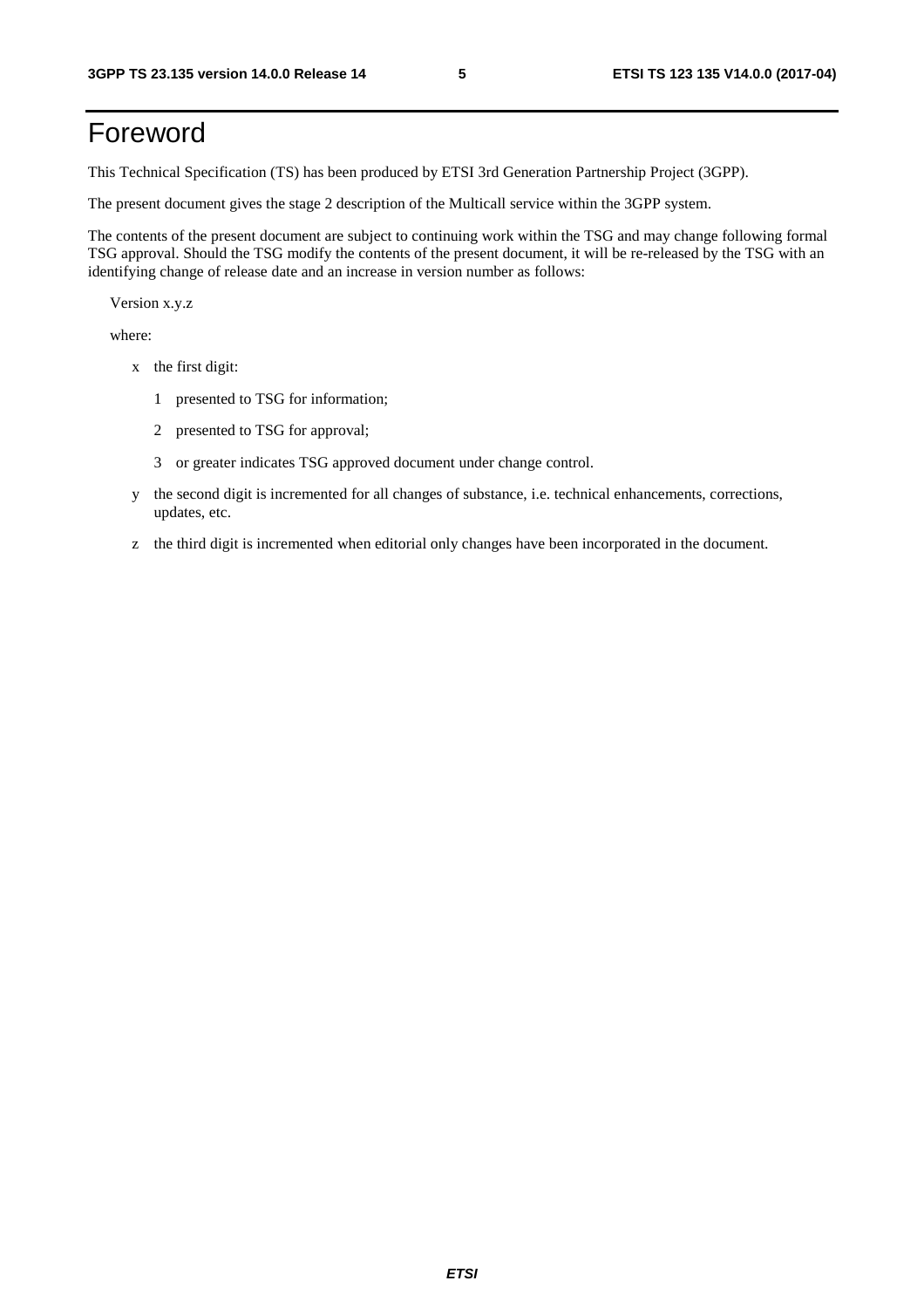## <span id="page-6-0"></span>1 Scope

The present document gives the stage 2 description of the Multicall supplementary service.

## 2 References

The following documents contain provisions which, through reference in this text, constitute provisions of the present document.

- References are either specific (identified by date of publication, edition number, version number, etc.) or non-specific.
- For a specific reference, subsequent revisions do not apply.
- For a non-specific reference, the latest version applies.
- [1] 3GPP TR 21.905: "3GPP Vocabulary".
- [2] 3GPP TS 22.100: "UMTS Phase 1".
- [3] 3GPP TS 22.105: "Services & Service capabilities".
- [4] 3GPP TS 22.135: "Multicall Stage 1".
- [5] 3GPP TS 23.009: "Handover procedures".
- [6] 3GPP TS 23.011: "Technical realisation of supplementary services".
- [7] 3GPP TS 23.018: "Basic call handling; Technical realization".
- [8] 3GPP TS 23.083: "Call Waiting (CW) and Call Hold (HOLD) Supplementary Service Stage 2".
- [9] 3GPP TS 24.008: "Mobile radio interface layer 3 specification Core Network Protocol Stage 3".

## 3 Definitions and abbreviations

### 3.1 Definitions

For the purposes of the present document, the terms and definitions given in TS 22.135 and the following apply.

**Speech Call:** speech call means one of TS11 (Telephony), TS12 (Emergency call), TS61 (Alternate speech and facsimile group 3).

## 3.2 Abbreviations

Abbreviations used in the present document are listed in TR 21.905.

## 4 Descriptions

## 4.1 Handling of Multicall

#### 4.1.1 Provision

No special signalling procedures apply.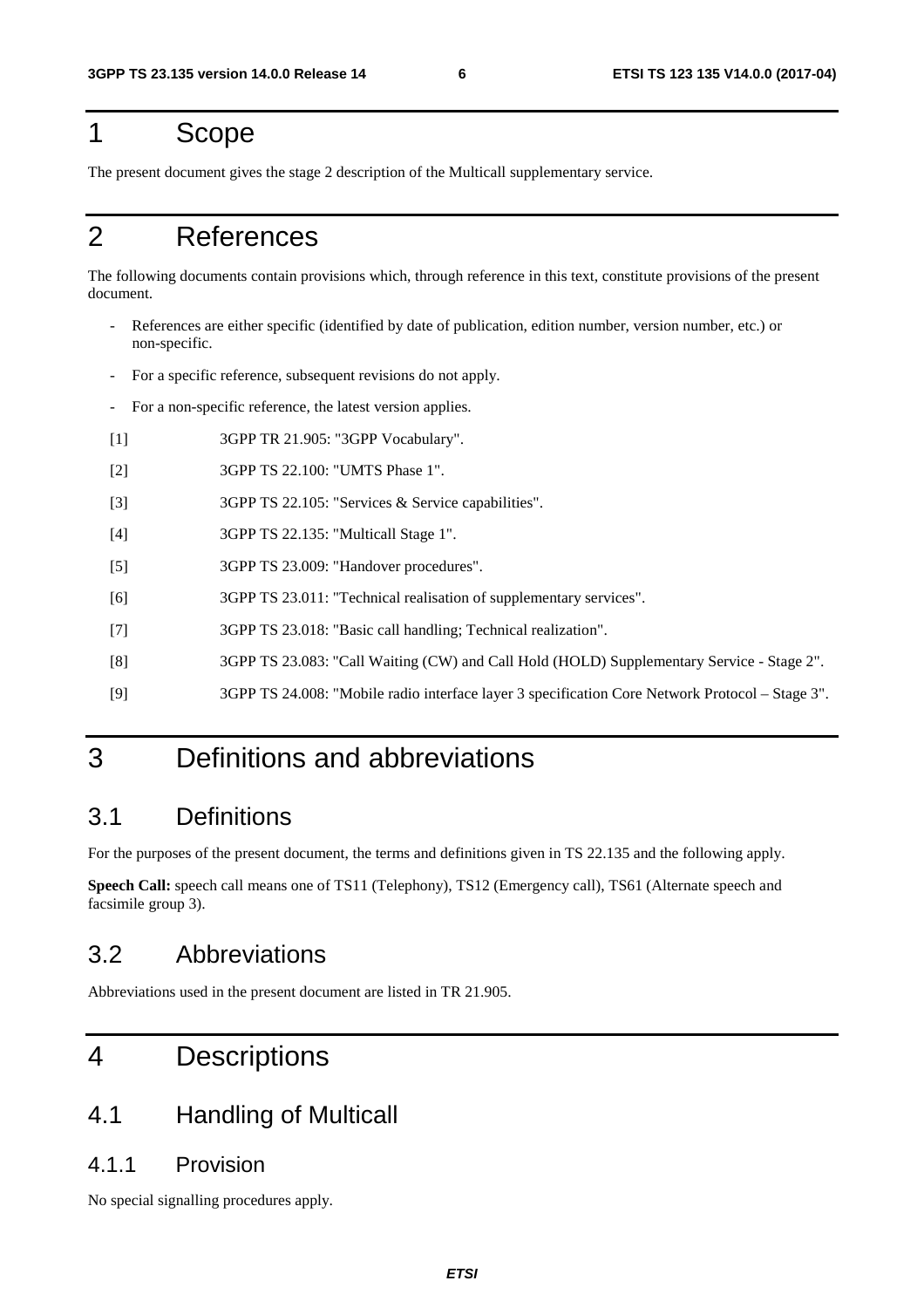#### <span id="page-7-0"></span>4.1.2 Withdrawal

No special signalling procedures apply.

#### 4.1.3 Registration

The information flow for registration is shown in figure 1. The registration process is shown in figure 2.



**Figure 1: Registration of Multicall**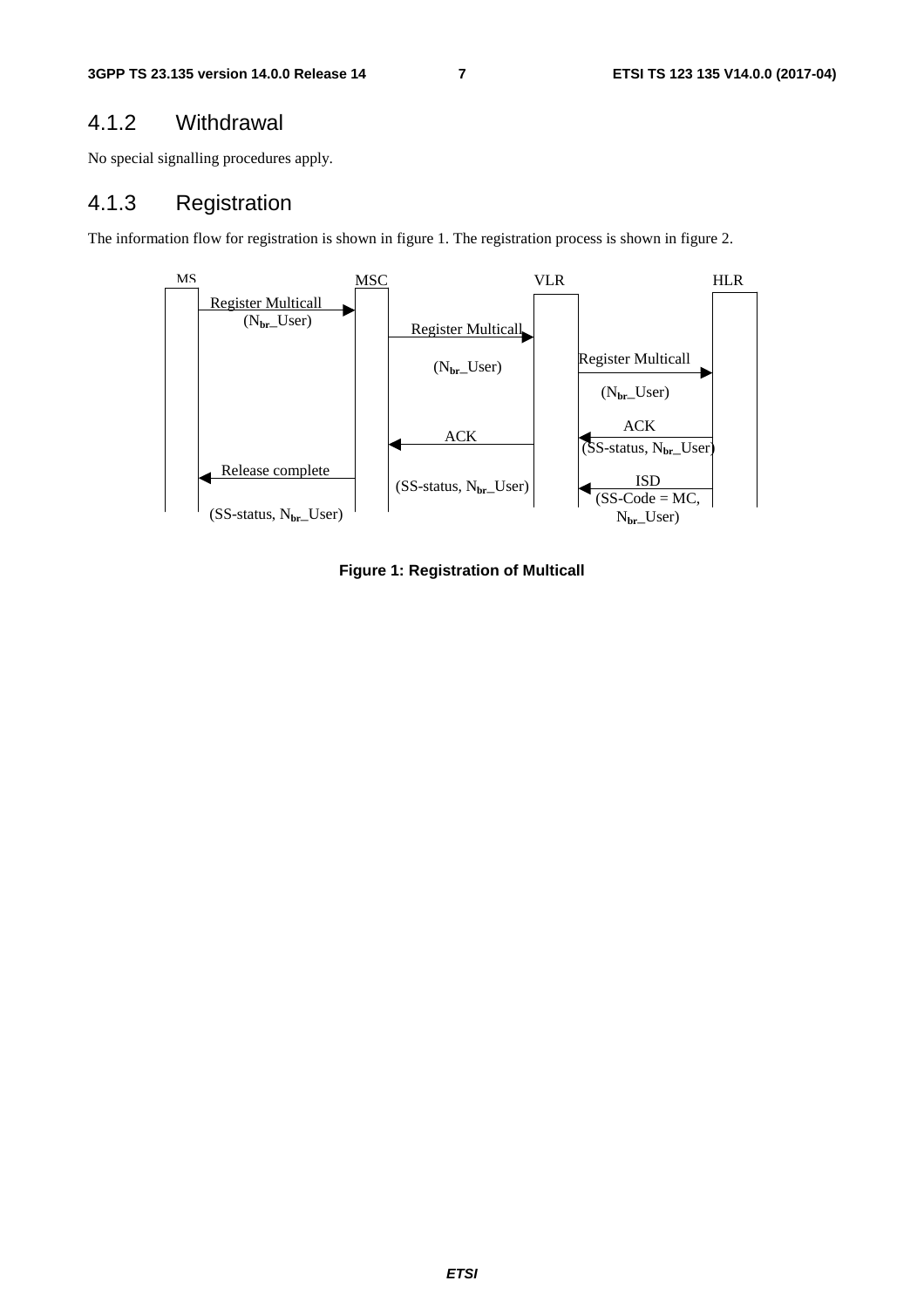<span id="page-8-0"></span>

**Figure 2: Process Register\_Multicall\_HLR** 

#### 4.1.4 Erasure

No special signalling procedures apply.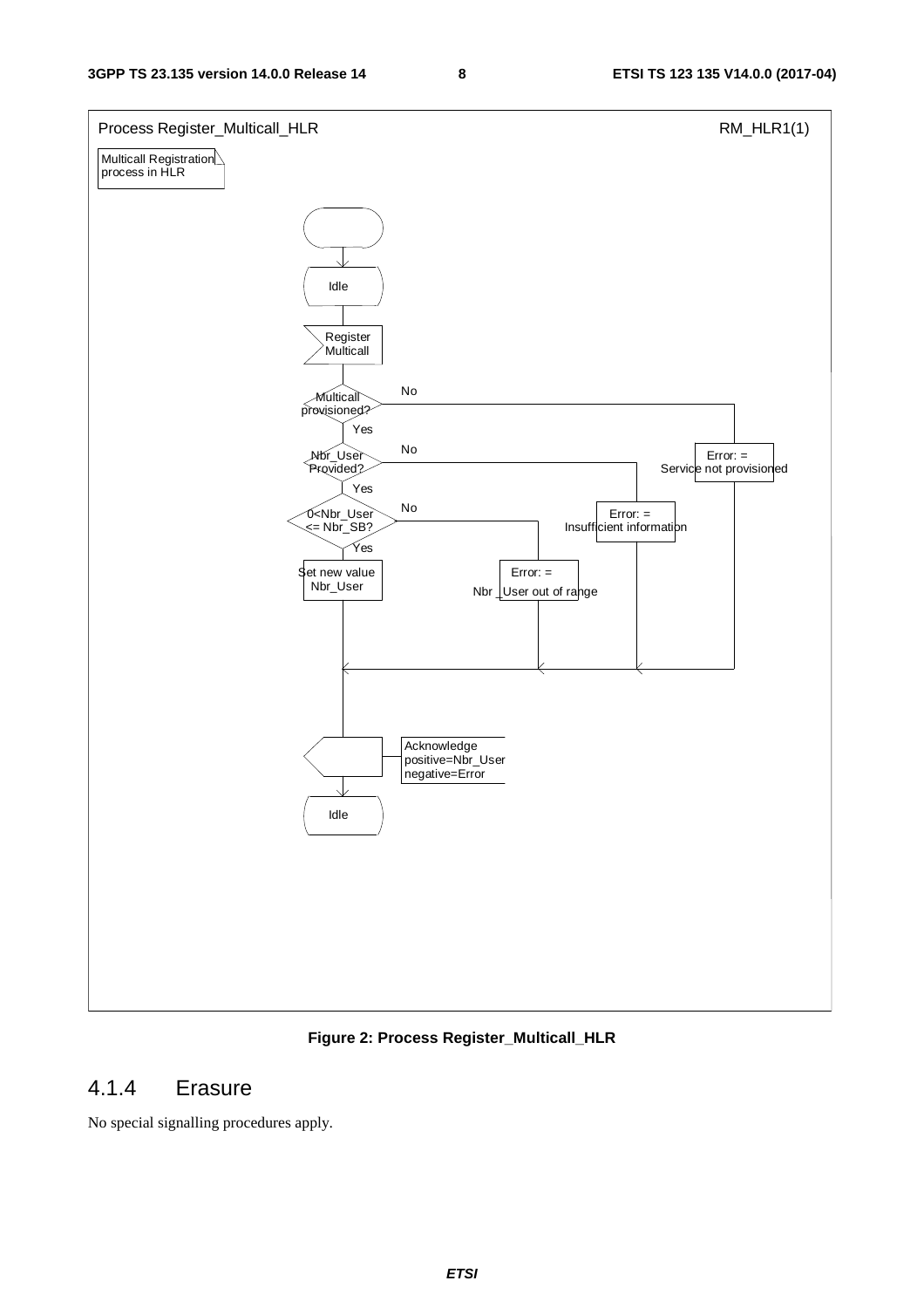#### <span id="page-9-0"></span>4.1.5 Activation

The service provider shall provide an initial value for N**br\_**User when activating the service. No special signalling procedures apply.

#### 4.1.6 Deactivation

No special signalling procedures apply.

#### 4.1.7 Interrogation

The information flow for interrogation is shown in figure 3. The interrogation process is shown in figure 4.



**Figure 3: Interrogation of Multicall**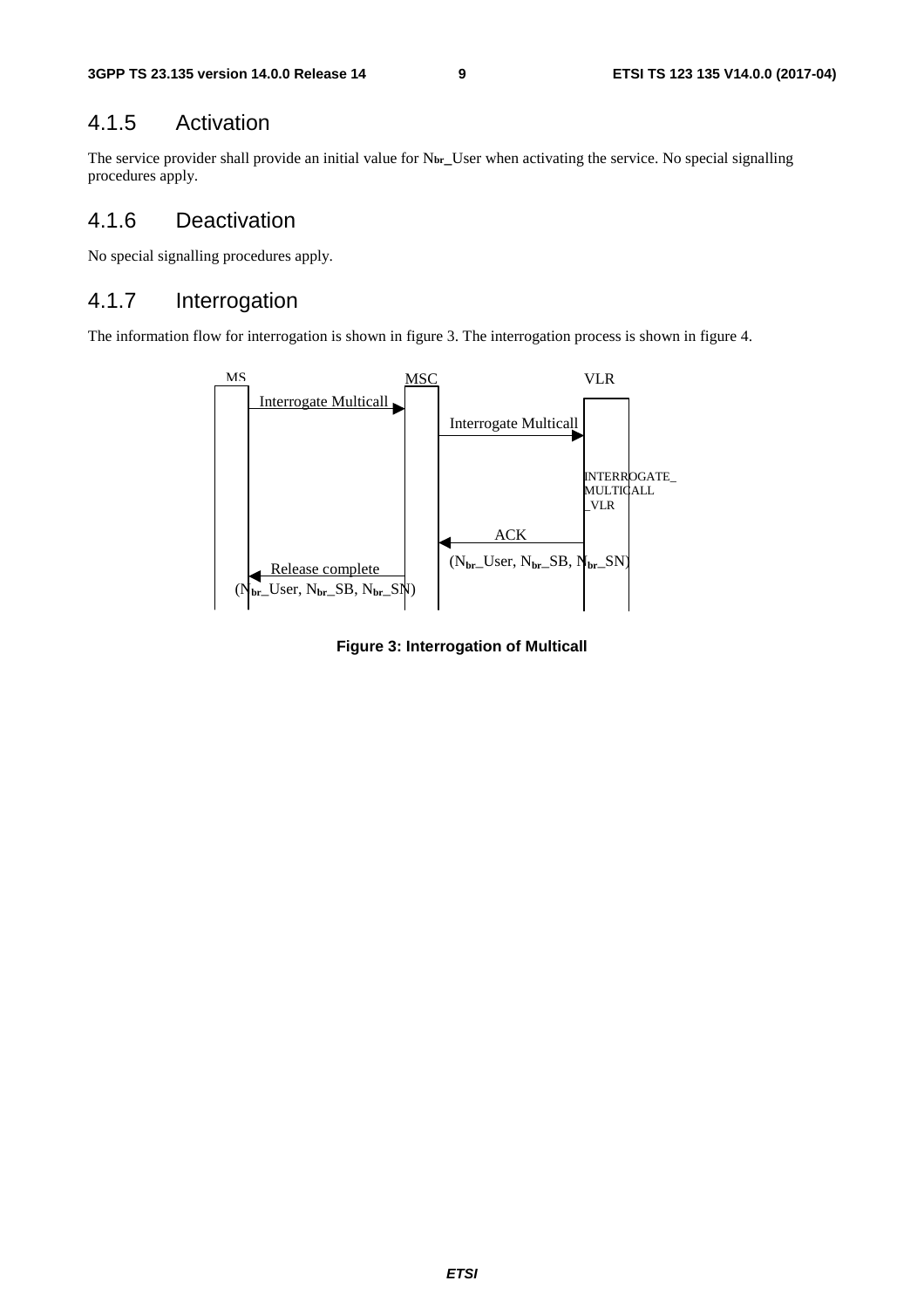

**Figure 4: Process Interrogate\_Multicall\_VLR**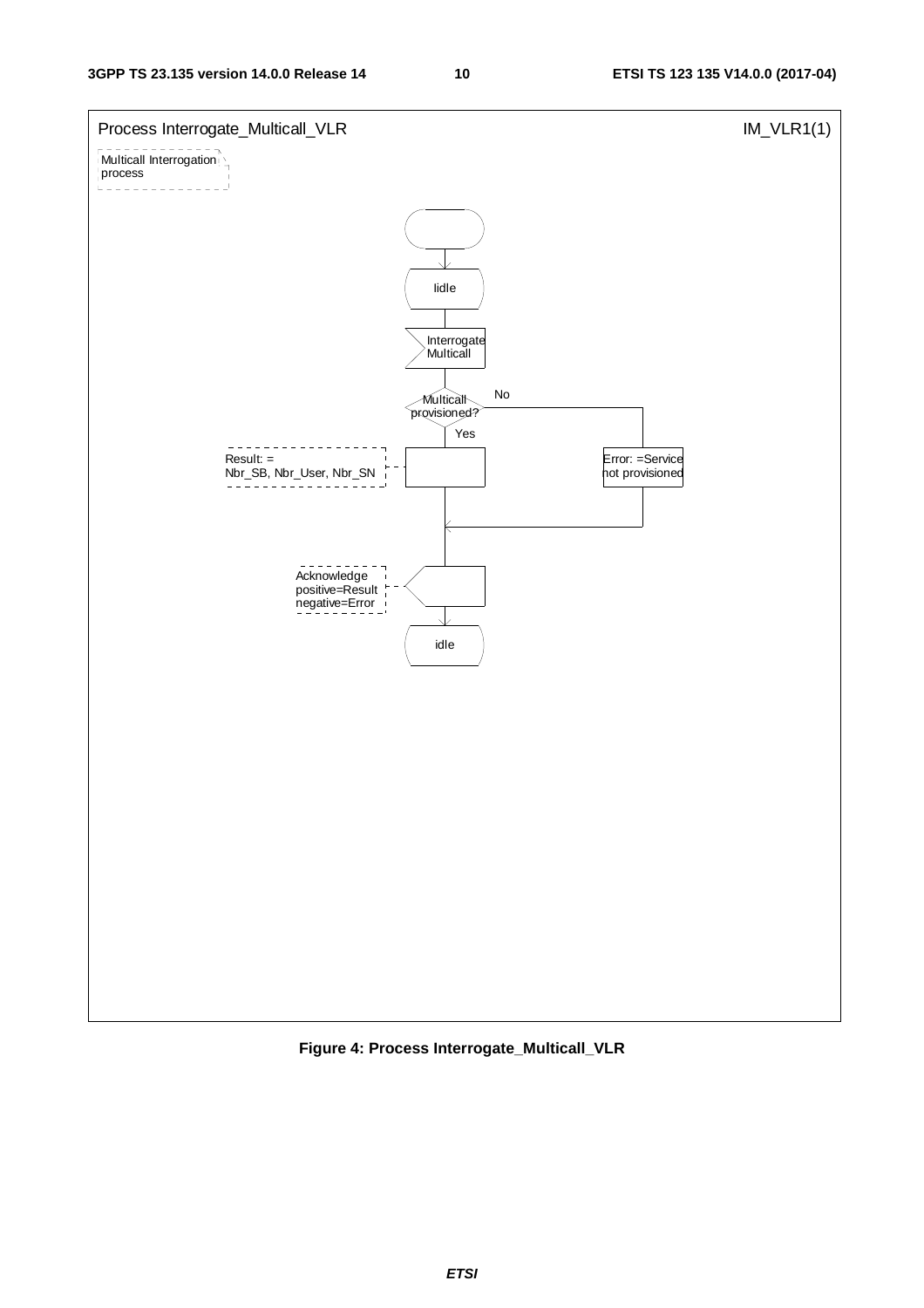## <span id="page-11-0"></span>4.2 Call related procedures

The procedures for basic call handling are specified in 3GPP TS 23.018. These shall also be used for Multicall.

#### 4.2.1 MO call

Figure 5 shows the flow of information between network elements for an MO call:



**Figure 5: Information flow for mobile originating call** 

#### 4.2.2 MT call

Figure 6 and Figure 7 show the flow of information between network elements for an MT call:

- Case 1: When the MS requests a new bearer in call confirmed. (Figure 6).
- Case 2: When the MS requests a new bearer in Connect. (Figure 7).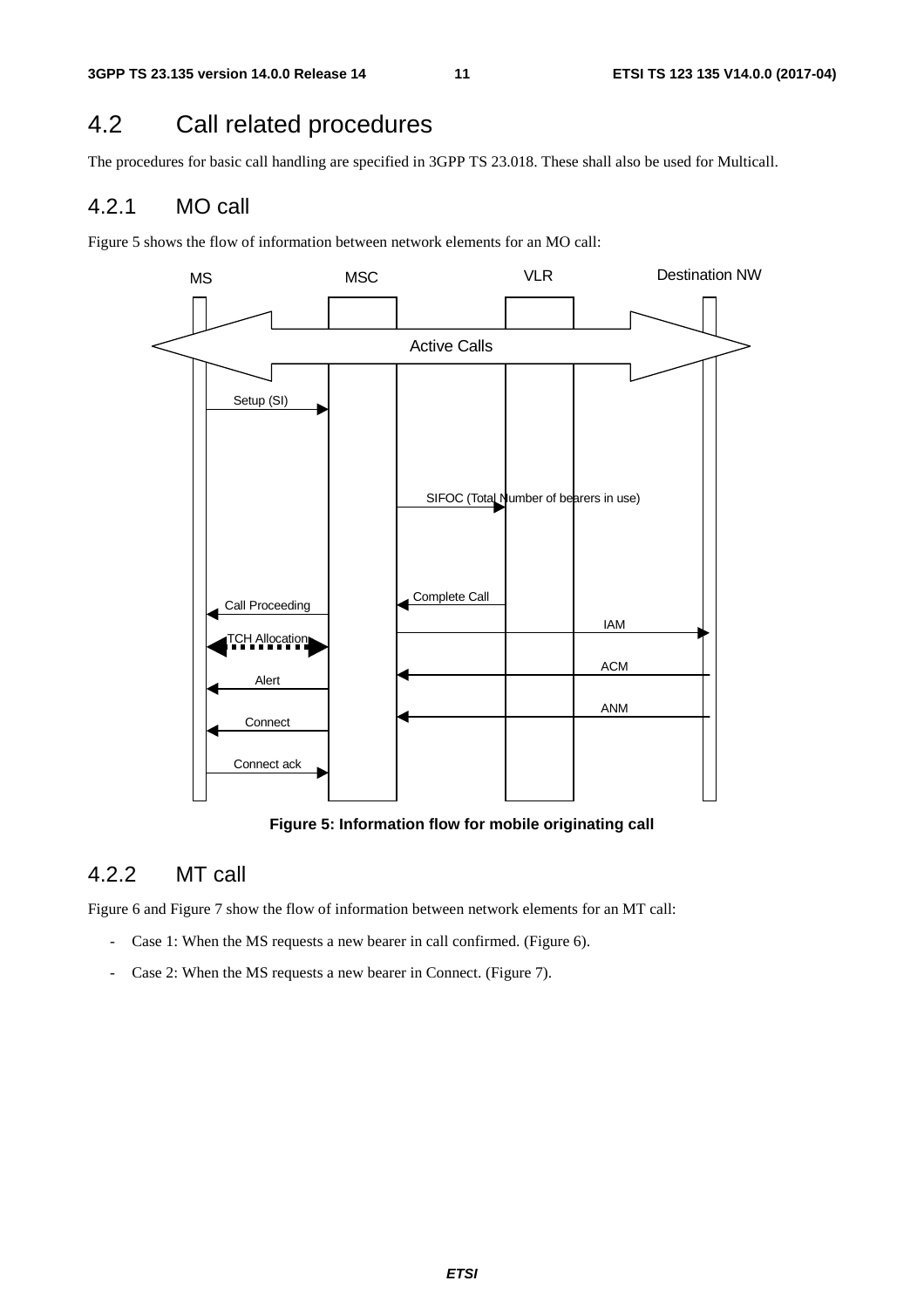

**Figure 6: Information flow for mobile terminating call (Case1)** 



**Figure 7: Information flow for mobile terminating call (Case2)**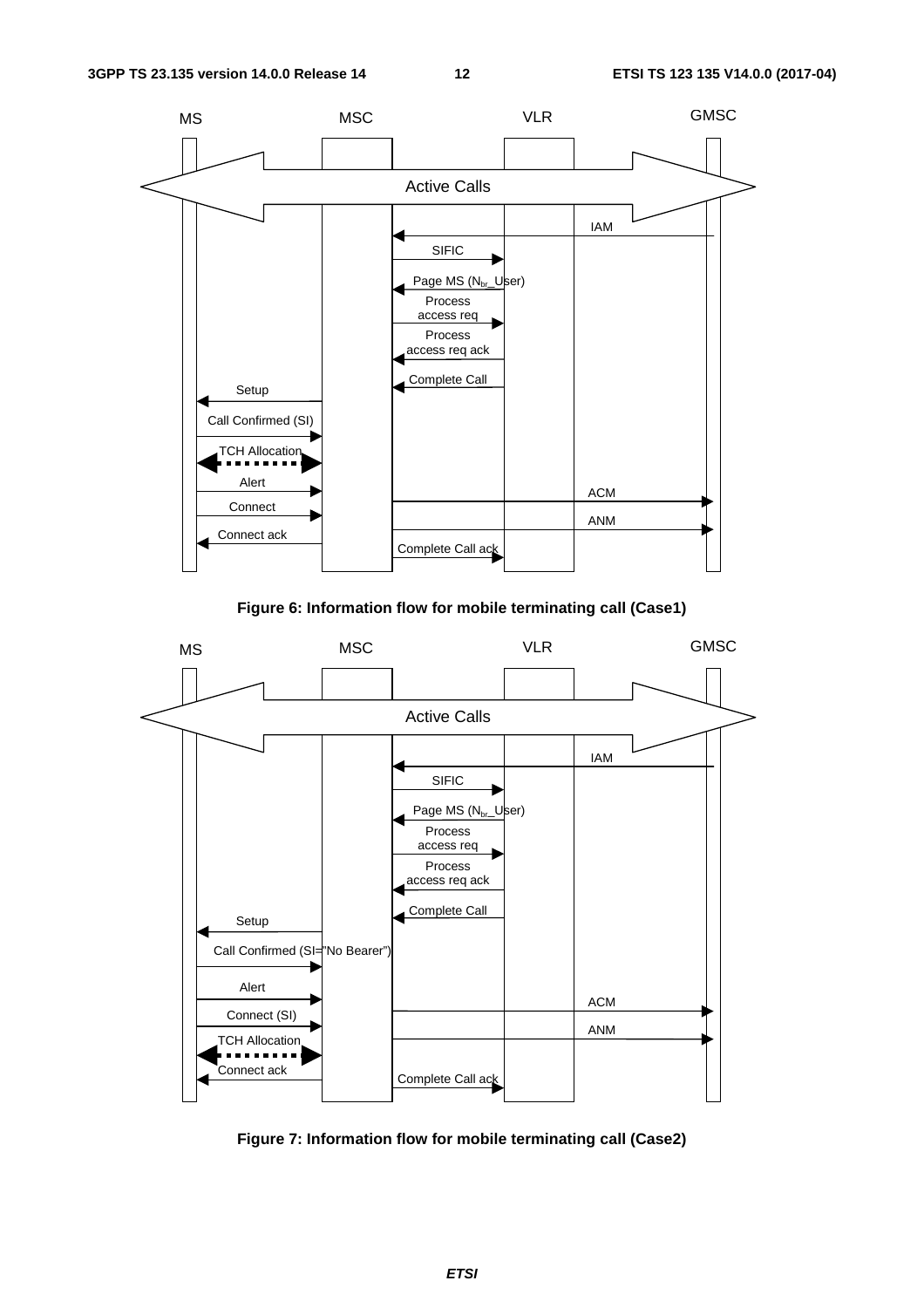## <span id="page-13-0"></span>4.3 Messages and their contents

This clause contains the detailed description of the information flows used by Multicall.

Each Information Element, IE, is marked as (M) Mandatory, (C) Conditional or (O) Optional. A mandatory information element shall always be present. A conditional information shall be present if certain conditions are fulfilled; if those conditions are not fulfilled it shall be absent. An optional information element may be present or absent, at the discretion of the application at the sending entity. This categorisation is a functional classification, i.e., stage 2 information and not a stage 3 classification to be used for the protocol.

The stage 2 and stage 3 message and information element names are not necessarily identical.

#### 4.3.1 Messages between MS and MSC

Table 1 indicates messages between the MS and the MSC for mobile originating calls and mobile terminating calls. (Refer to TS 24.008).

The MS shall indicate the maximum number of bearers supported by the MS in the CC capabilities IE. The MS shall also indicate the maximum number of simultaneous speech bearers supported by the MS for future compatibility. For Release 99, the maximum number of simultaneous speech bearers is 1. If the MS does not indicate the maximum number of bearers the network shall assume it does not support Multicall.

The network supporting Multicall shall indicate the capability in the NW CC capabilities IE. If the NW CC capabilities IE is not sent from the network, the MS supporting Multicall shall assume that the network doesn't support Multicall. If an MS initiating an emergency call is located in a network that does not support Multicall, the MS shall release one or more existing call to ensure that the emergency call can be established.

| <b>Message</b>     | <b>Message</b><br>sender | <b>Information</b><br>element name | <b>Information</b><br>element<br><b>Required</b> | Information element description                                                                                                                                                                                         |
|--------------------|--------------------------|------------------------------------|--------------------------------------------------|-------------------------------------------------------------------------------------------------------------------------------------------------------------------------------------------------------------------------|
| Setup (MO)         | <b>MS</b>                | <b>Stream</b><br>Identifier        | м                                                | This information element indicates which<br>bearer (new or existing) shall be used for<br>the call.                                                                                                                     |
|                    |                          | <b>CC</b><br>Capabilities          | C                                                | For the first call, this information element<br>shall be included to indicate the maximum<br>number of bearers supported by the MS.                                                                                     |
| Emergency<br>Setup | <b>MS</b>                | <b>Stream</b><br><b>Identifier</b> | M                                                | This information element indicates which<br>bearer (new or existing) shall be used for<br>the call.                                                                                                                     |
| Call<br>Confirmed  | <b>MS</b>                | <b>Stream</b><br>Identifier        | М                                                | This information element indicates whether<br>a new bearer is requested, i.e. SI=value<br>which is not used by any of the existing<br>bearers, or no bearer is requested at that<br>point in time, i.e. SI="no bearer". |
|                    |                          | <b>CC</b><br>Capabilities          | C                                                | For the first call, this information element<br>shall be included to indicate the maximum<br>number of bearers supported by the MS.                                                                                     |
| Connect (MT)       | <b>MS</b>                | <b>Stream</b><br>Identifier        | $\mathsf{C}$                                     | This IE shall be present in the Connect<br>message if the SI contained "No bearer" in<br>the Call Confirmed message, otherwise<br>shall be absent.                                                                      |
| Setup (MT)         | <b>NW</b>                | NW CC<br>Capabilities              | C                                                | This information element shall be present<br>for the first call.                                                                                                                                                        |
| Call<br>Proceeding | <b>NW</b>                | NW CC<br>Capabilities              | $\mathsf{C}$                                     |                                                                                                                                                                                                                         |

**Table 1: Messages between MS and MSC**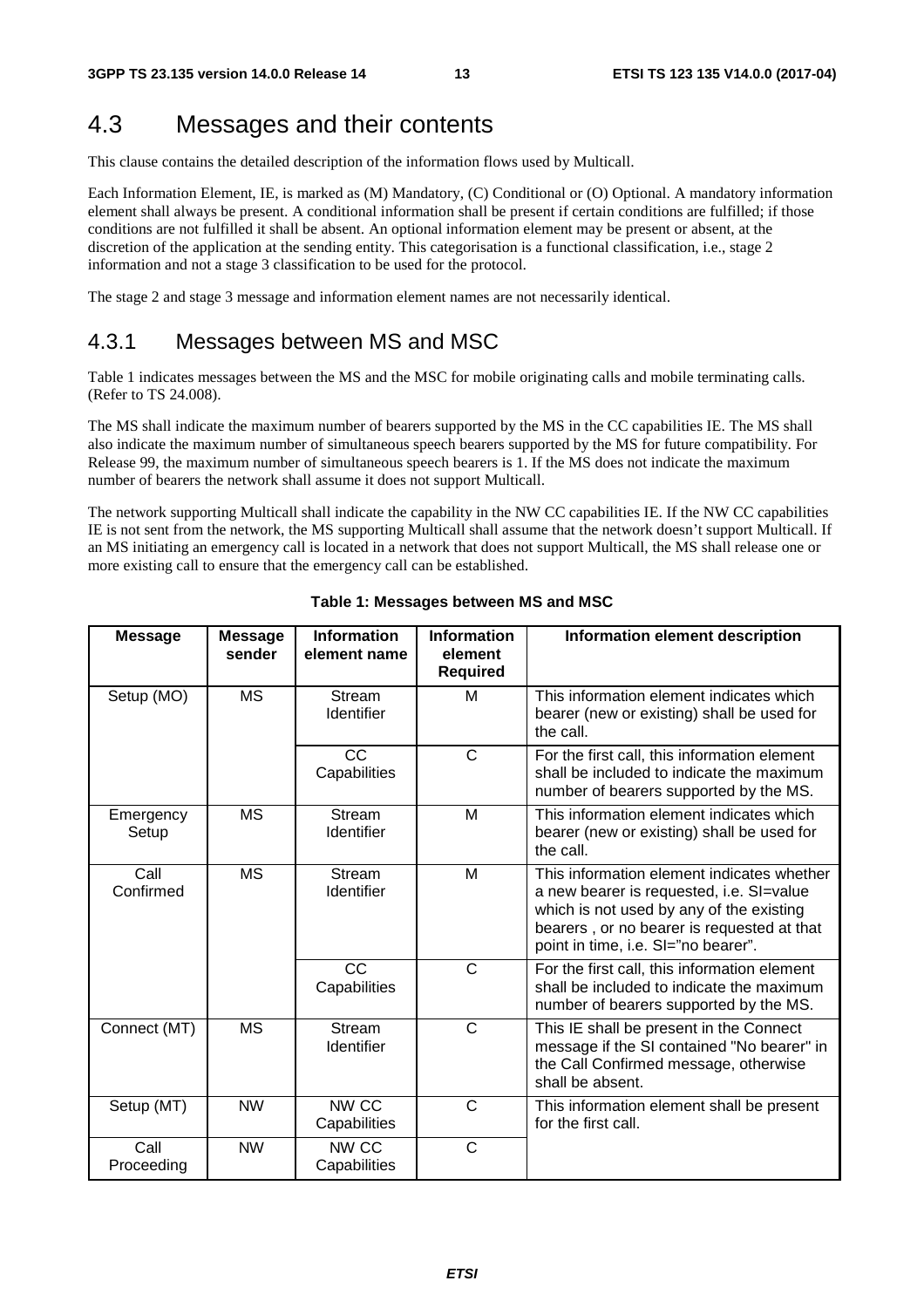#### <span id="page-14-0"></span>4.3.2 Messages on B interface (MSC-VLR)

#### 4.3.2.1 Send Info For Outgoing Call

#### **This message is specified in 3GPP TS 23.018. The following additional information element is required:**

| Information element name       | Required | <b>Description</b>                                              |
|--------------------------------|----------|-----------------------------------------------------------------|
| Total number of bearers in use | M        | Total number includes the new bearer if requested for the call. |

#### 4.3.2.2 Send Info For Outgoing Call negative response

#### **This message is specified in 3GPP TS 23.018. The following additional information element is required:**

| Information element name                  | <b>Required</b> | <b>Description</b>                                                                                                                                                                                                                |
|-------------------------------------------|-----------------|-----------------------------------------------------------------------------------------------------------------------------------------------------------------------------------------------------------------------------------|
| Negative response information<br>lelement | м               | If the VLR detects that the OG call can not be permitted<br>because Multicall limit set by the user is exceeded, it shall<br>indicate " N <sub>br</sub> _User is exceeded" as the negative response<br>information element value. |
|                                           |                 | If the VLR detects that the OG call can not be permitted<br>because the user is not provisioned with Multicall, it shall<br>indicate "Multicall not provisioned" as the negative response<br>information element value.           |

#### 4.3.2.3 Send Info For Incoming Call

This message is specified in TS 23.018.

#### 4.3.2.4 Send Info For Incoming Call ack

This message is specified in TS 23.018.

#### 4.3.2.5 Send Info For Incoming Call negative response

This message is specified in TS 23.018.

#### 4.3.2.6 Complete Call

This message is specified in TS 23.018.

#### 4.3.2.7 Complete Call ack

This message is specified in TS 23.018.

#### 4.3.2.8 Page MS

#### **This message is specified in 3GPP TS 23.018. The following additional information element is required:**

| Information element name | Reauired | <b>Description</b>                                                |
|--------------------------|----------|-------------------------------------------------------------------|
| N <sub>br</sub> _User    |          | Shall be present if the subscriber is provisioned with Multicall. |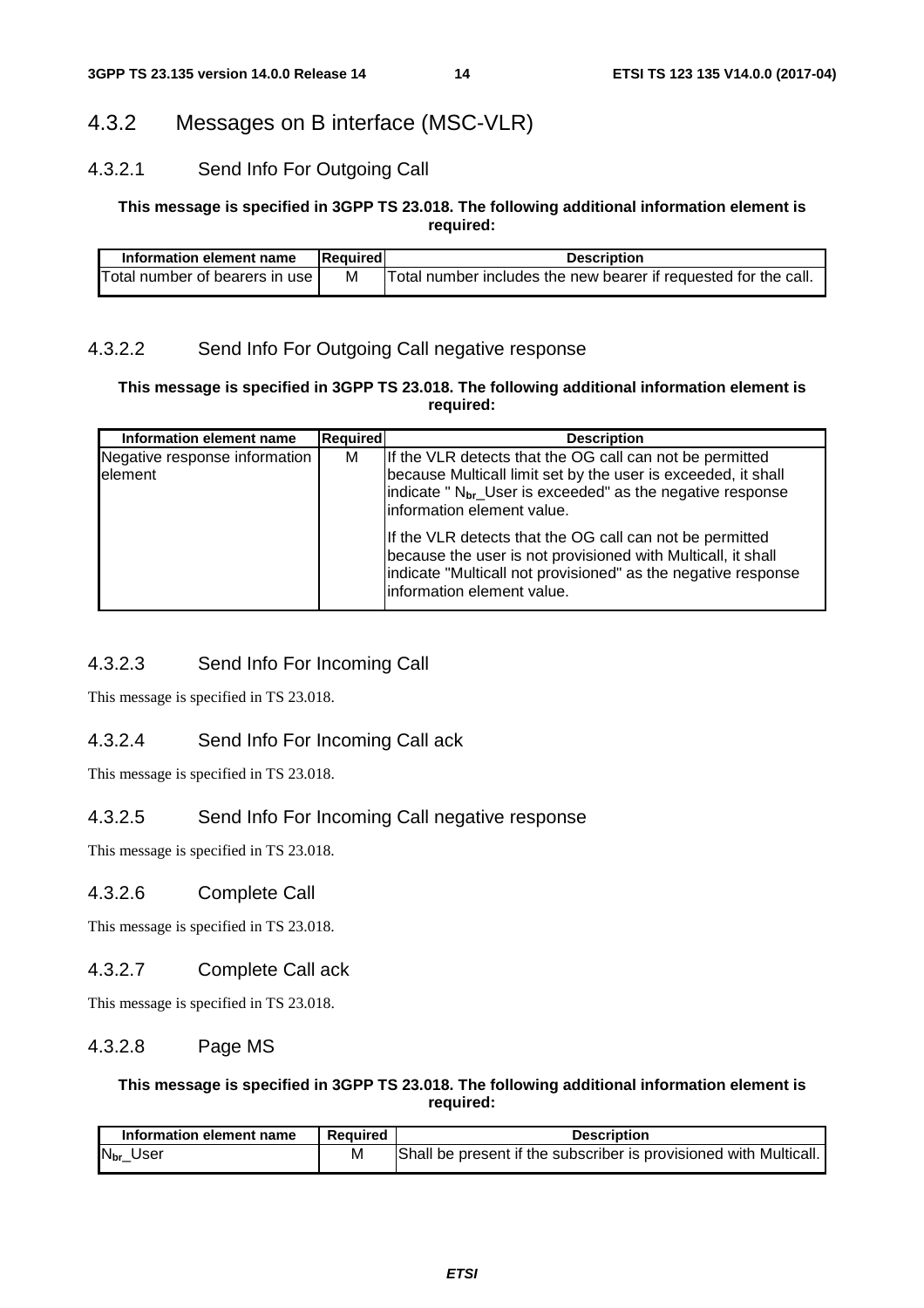#### <span id="page-15-0"></span>4.3.2.9 Page MS negative response

#### **This message is specified in 3GPP TS 23.018. The following additional information element is required:**

| <b>Required</b><br>Information element name |  | <b>Description</b>                                                                                                  |  |  |
|---------------------------------------------|--|---------------------------------------------------------------------------------------------------------------------|--|--|
| <b>Basic service list</b>                   |  | If the MSC detects subscriber busy (More Calls Possible),<br>the Basic service list shall be included, see Table 2. |  |  |

#### **Table 2: Basic Service List setting**

|                                         | <b>Condition</b>                              | <b>Setting</b>                                                                                                                                                                                       |  |
|-----------------------------------------|-----------------------------------------------|------------------------------------------------------------------------------------------------------------------------------------------------------------------------------------------------------|--|
| The terminating call<br>type is speech  | There exists an active or<br>held speech call | Basic service of active call via the same bearer<br>as the existing speech call. If an active call does<br>not exist via the same bearer as the existing<br>speech call "speech" shall be indicated. |  |
|                                         | There exists no speech call                   | All basic services of ongoing calls                                                                                                                                                                  |  |
| The terminating call type is not speech |                                               | All basic services of ongoing calls                                                                                                                                                                  |  |

#### 4.3.2.10 Process Access Request

This message is specified in TS 23.018.

#### 4.3.2.11 Process Access Request ack

This message is specified in TS 23.018.

#### 4.3.2.12 Process Access Request negative response

This message is specified in TS 23.018.

#### 4.3.2.13 Search For MS

#### **This message is specified in 3GPP TS 23.018. The following additional information element is required:**

| Information element name | Reauired | <b>Description</b>                                                |
|--------------------------|----------|-------------------------------------------------------------------|
| $N_{\rm br}\_$ User      | M        | Shall be present if the subscriber is provisioned with Multicall. |

#### 4.3.2.14 Search For MS ack

This message is specified in 3GPP TS 23.018.

#### 4.3.2.15 Search For MS negative response

#### **This message is specified in 3GPP TS 23.018. The following additional information element is required:**

| Information element name<br><b>Required</b> |  | <b>Description</b>                                                                                                  |  |  |
|---------------------------------------------|--|---------------------------------------------------------------------------------------------------------------------|--|--|
| <b>Basic service list</b>                   |  | If the MSC detects subscriber busy (More Calls Possible),<br>the Basic service list shall be included, see Table 2. |  |  |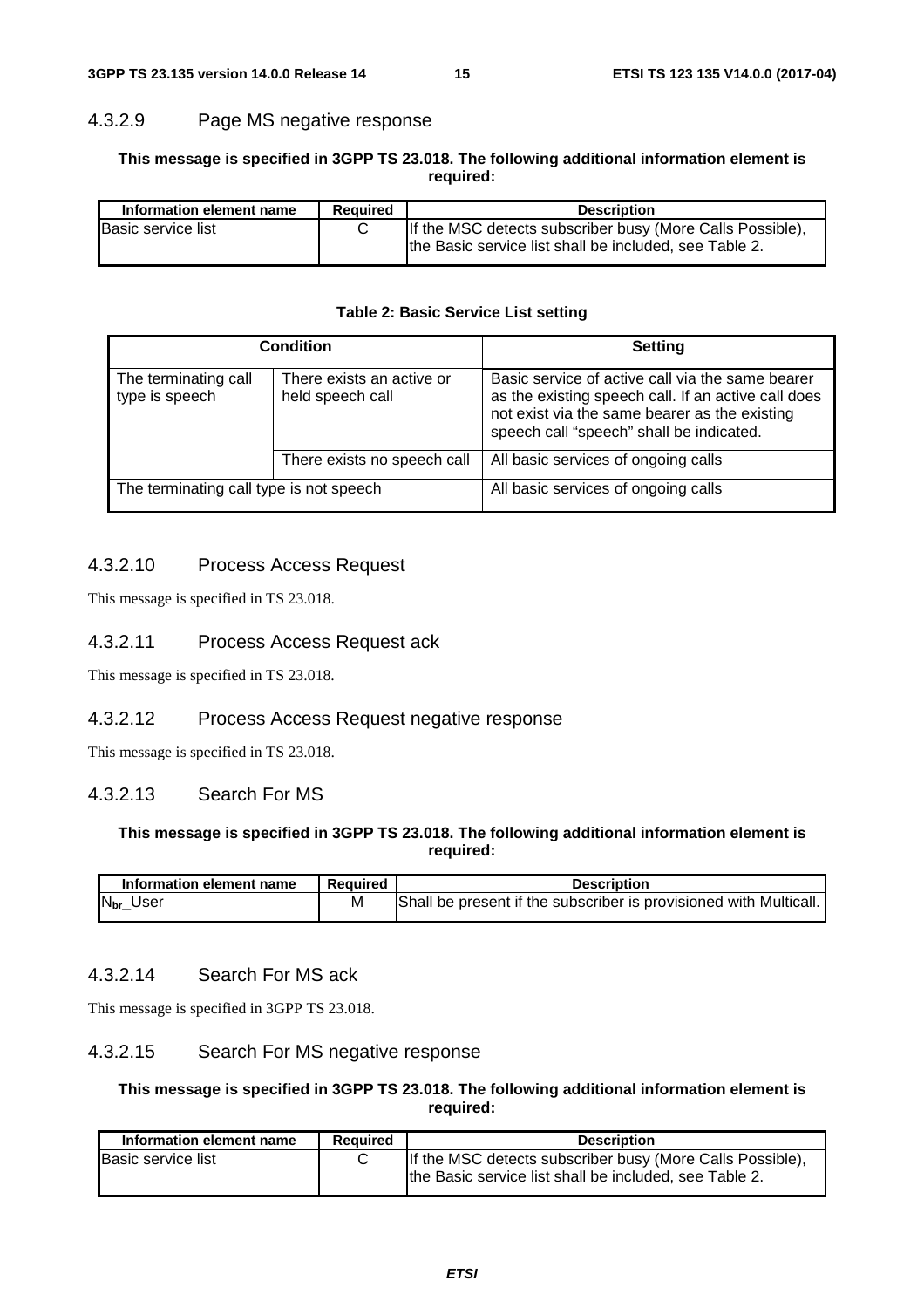## <span id="page-16-0"></span>5 Network entity functions

The following SDL diagrams describe the procedures within individual network entities for handling Multicall.

## 5.1 General

The MSC shall check whether the maximum number of bearers has been reached for both MO and MT call. In counting of the current number of bearers for the target subscriber, the following situations are counted as an active bearer.

- Call in set-up.
- Established call.
- Call on hold.
- Call on hold and established call on the same bearer.
- Call on hold and MO call in Setup on the same bearer.

## 5.2 MO call

#### 5.2.1 Functional requirements of serving MSC

Figure 8: Procedure Check\_OG\_Multicall\_MSC.

This procedure is called when the MSC receives a Setup message from the MS. After handover procedure completion to another MSC, N**br**\_SN as defined for the target MSC shall overwrite the previous N**br**\_SN.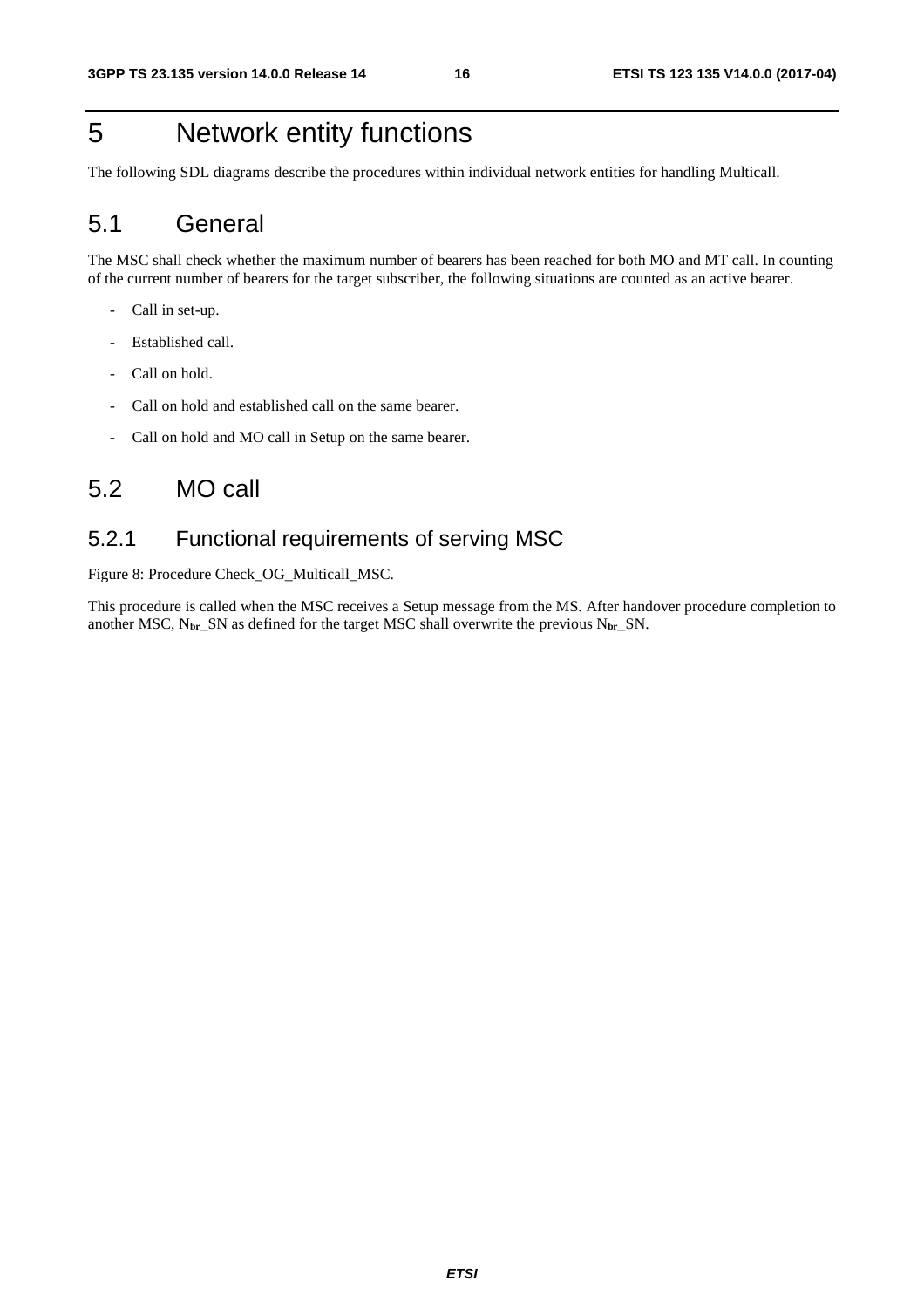<span id="page-17-0"></span>

**Figure 8: Procedure Check\_OG\_Multicall\_MSC** 

## 5.2.2 Functional requirements of VLR

Figure 9: Procedure Check\_OG\_Multicall\_VLR.

This procedure is called when the VLR receives a Send Info For Outgoing Call message from the MSC.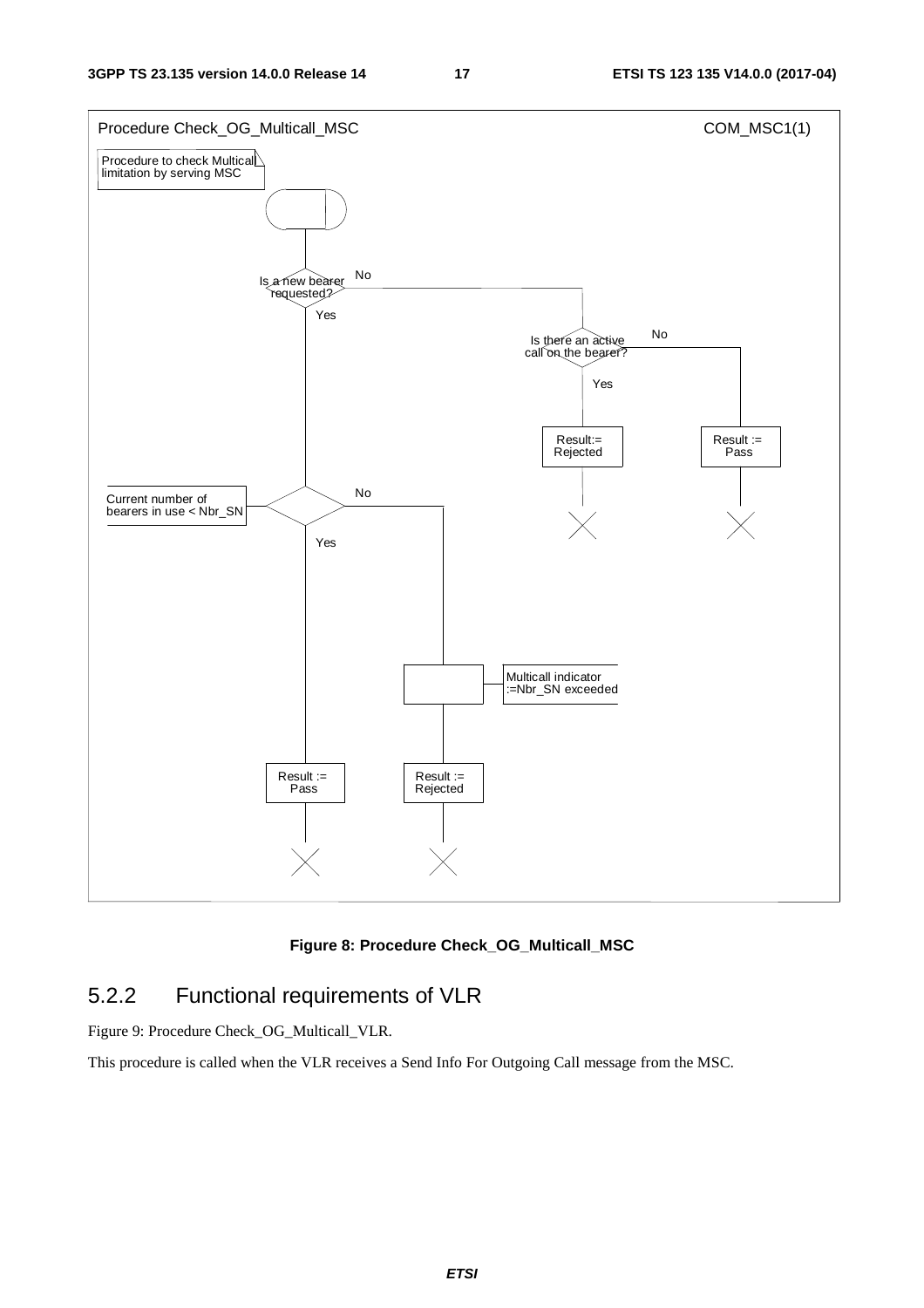

**Figure 9: Procedure Check\_OG\_Multicall\_VLR**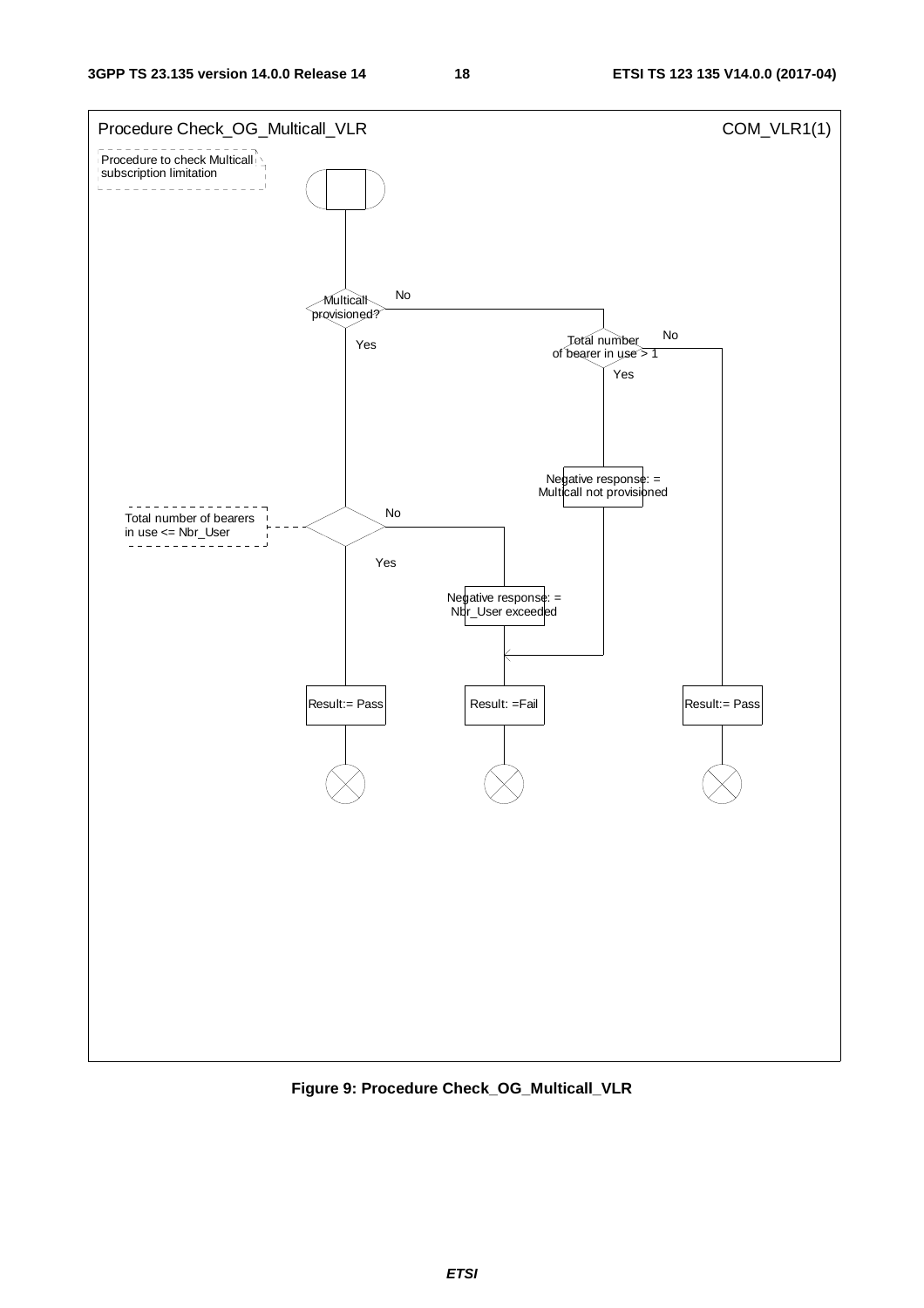## <span id="page-19-0"></span>5.3 MT call

#### 5.3.1 Functional requirements of serving MSC

Figure 10: Procedure Check\_MT\_Multicall\_MSC.

This procedure is called when the MSC receives a Page MS message or a Search For MS message from the VLR. The maximum number of bearers (N**br**) indicates the minimum value of N**br**\_User, N**br**\_SN and N**br**\_UE. After handover to another MSC is completed, N**br**\_SN, as defined for the target MSC, shall overwrite the previous N**br**\_SN.

"Call in Setup" means that the MS is engaged in at least one call that has not reached the established phase (called party answer).

The test "Call waiting" takes the "Yes" exit if a waiting call has been offered to the subscriber but the outcome of offering the call has not been determined.

Figure 11: Procedure Establish\_Terminating\_TCH\_Multicall.

This procedure is called when the MSC receives a Call Confirmed or a Connect message from the MS. If the MS indicates "No bearer" as the value of the Stream Identifier in the Call Confirmed message the test "Bearer allocation pending" takes the "Yes" exit.

Figure 12: Procedure MC\_TCH\_Check

This procedure is called when the MSC needs to establish a terminating TCH.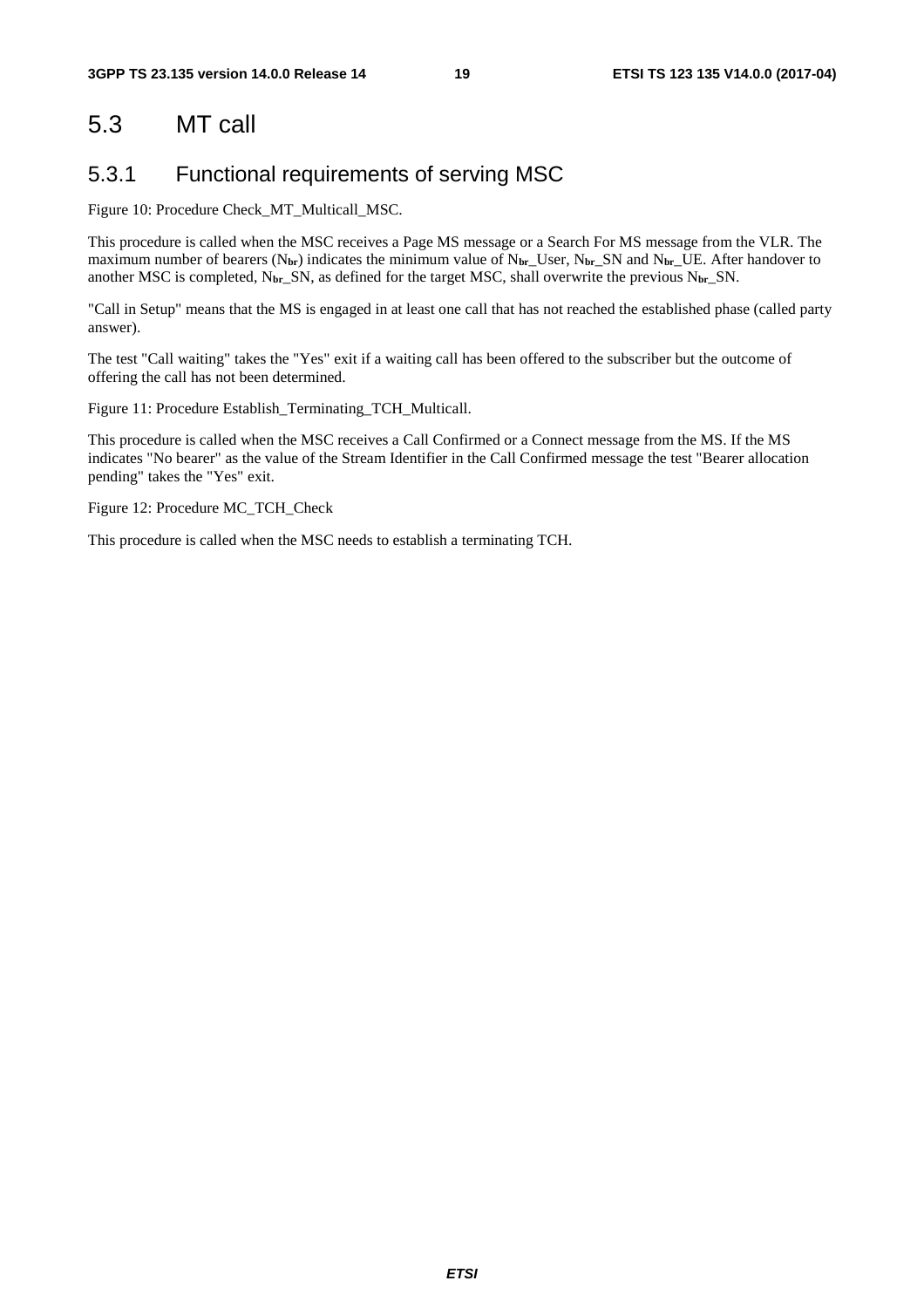

**Figure 10: Procedure Check\_MT\_Multicall\_MSC**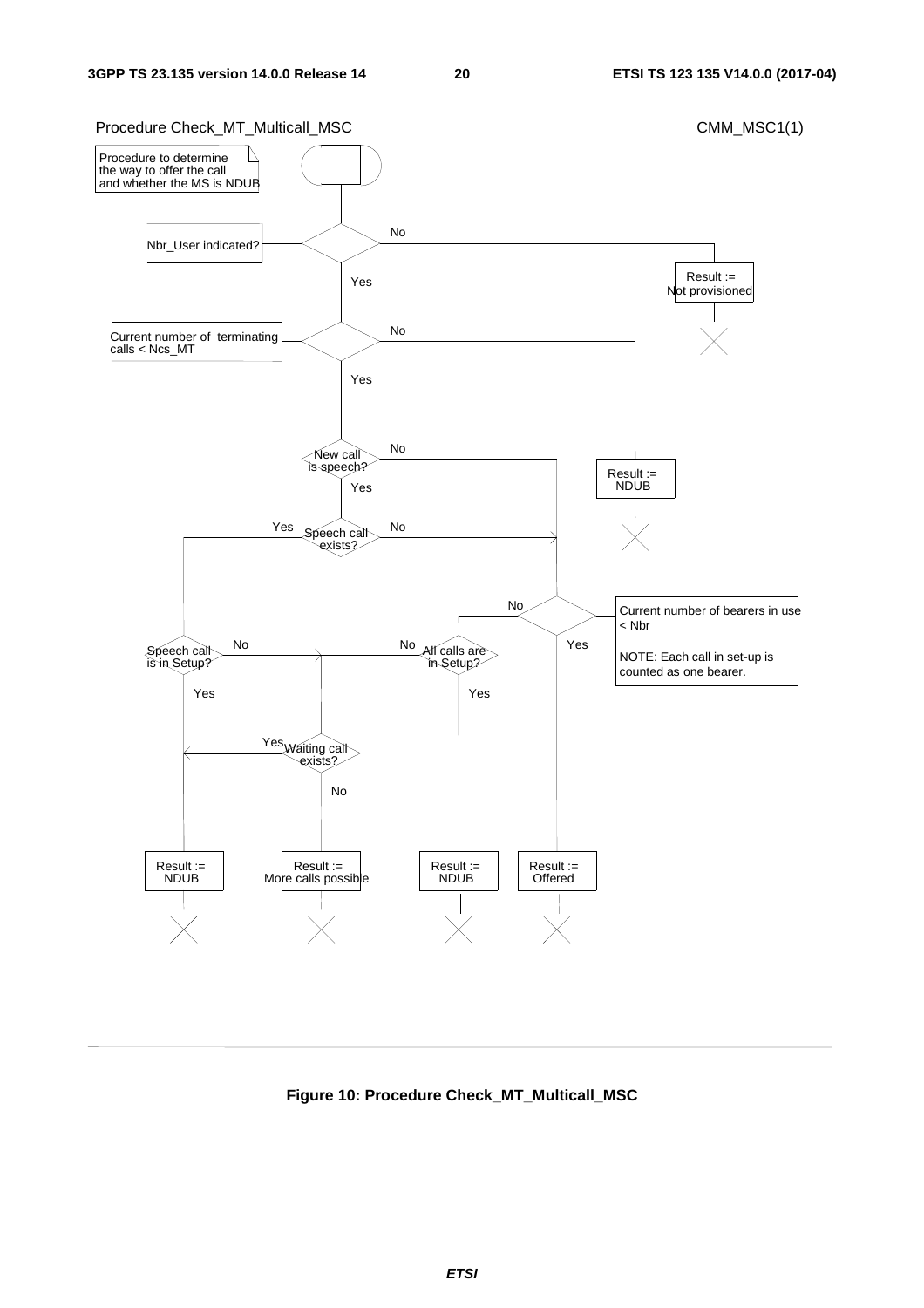

**Figure 11: Procedure Establish\_Terminating\_TCH\_Multicall**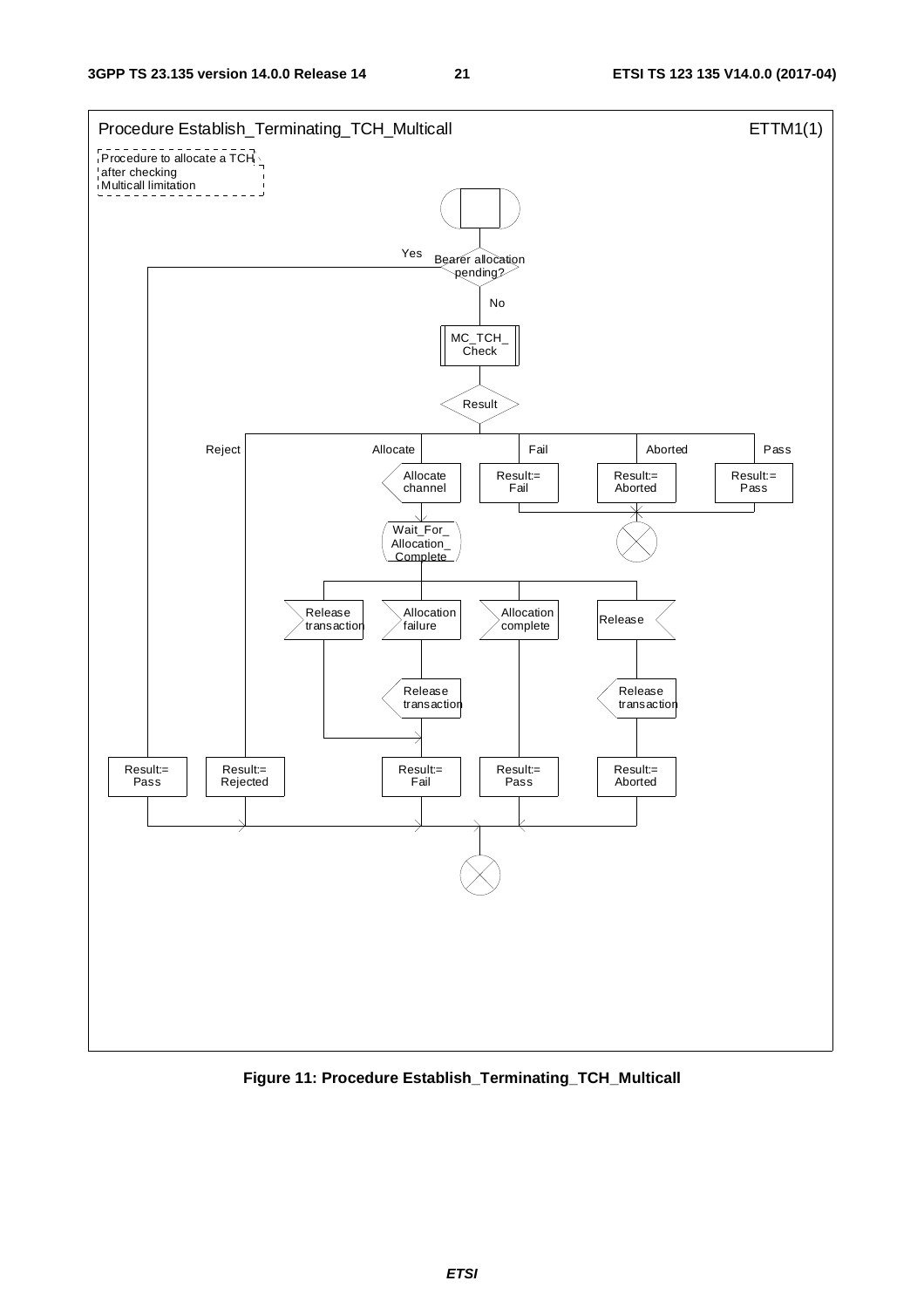

**Figure 12: Procedure MC\_TCH\_Check**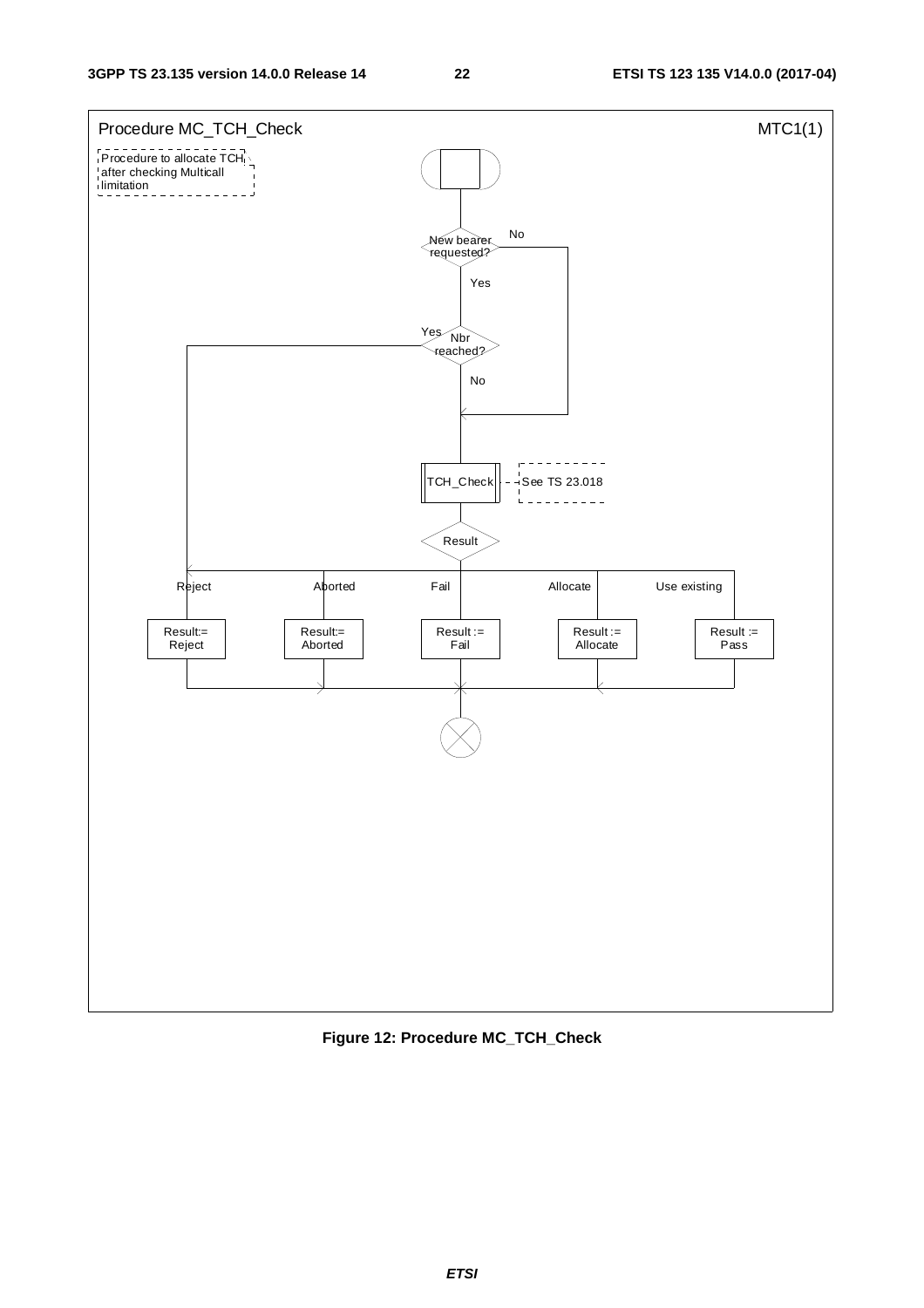## <span id="page-23-0"></span>5.3.2 Functional requirements of VLR

Figure 13: Procedure Get\_CW\_Subscription\_Info\_Multicall\_VLR.

This procedure is called when the VLR receives a Page MS negative response message or a Search For MS negative response message with the negative response IE set to "Busy (More Calls Possible)".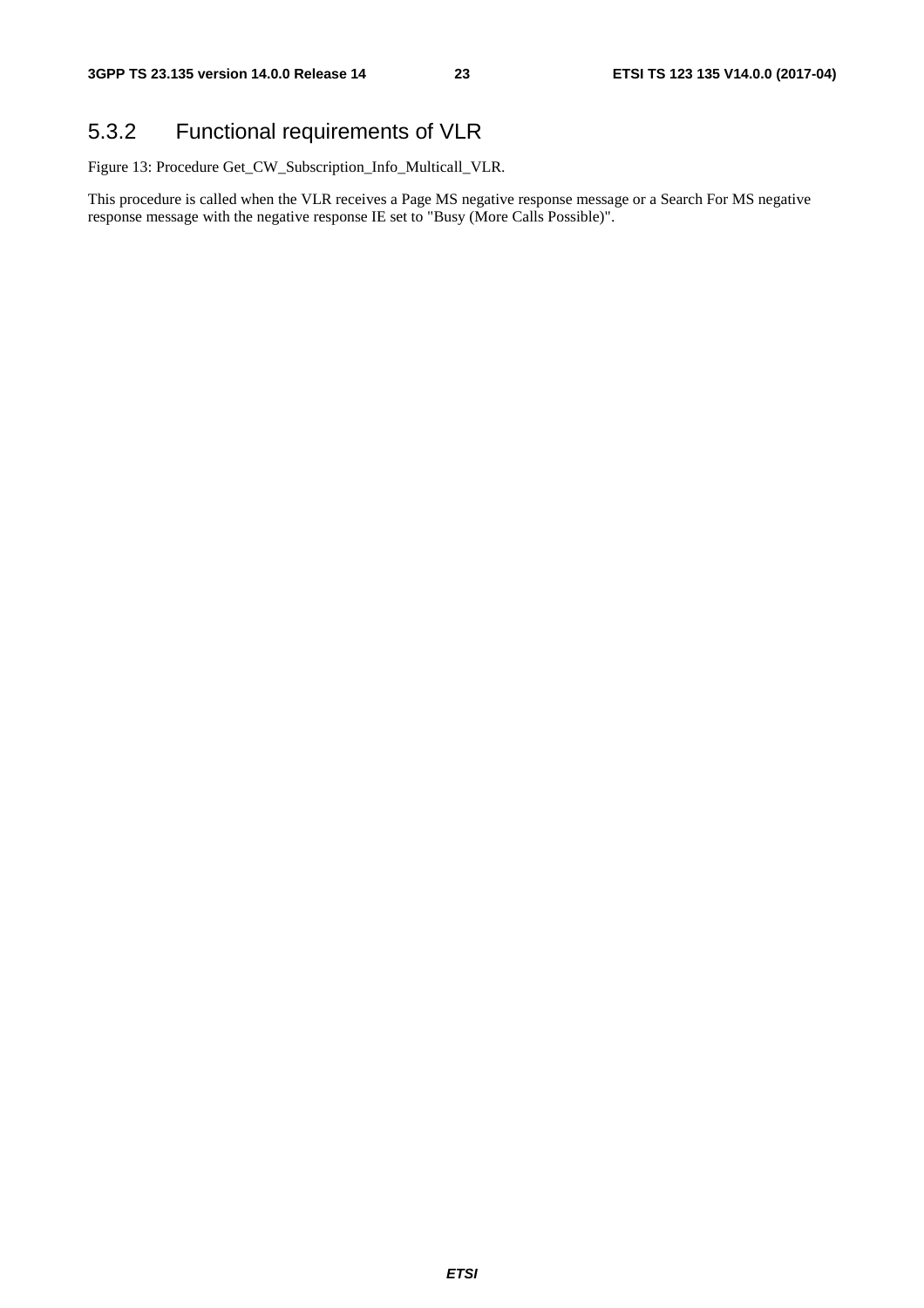

**Figure 13: Procedure Get\_CW\_Subscription\_Info\_Multicall\_VLR**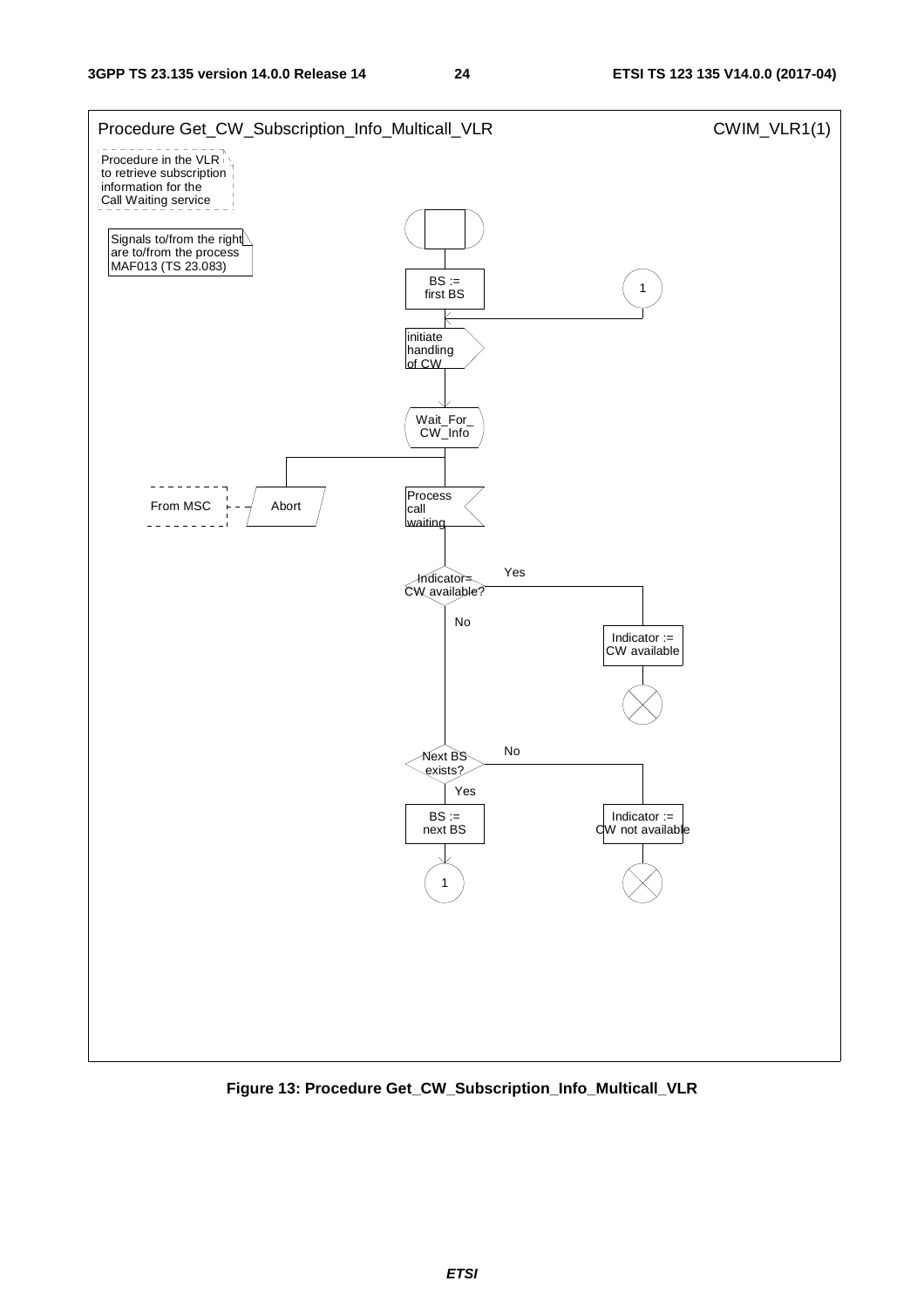## <span id="page-25-0"></span>6 Interaction with telecommunication services

## 6.1 Speech

The Multicall supplementary service does not provide multiple traffic channels for speech calls. Refer to Procedure Check\_OG\_Multicall\_MSC and Procedure Check\_MT\_Multicall\_MSC.

If  $N_{\rm br}$  UE is greater than  $N_{\rm br}$  SN, the mobile station may initiate an Emergency call even if  $N_{\rm br}$  SN has been reached. When the network receives an Emergency call Setup message from the mobile station:

- if N**br**\_SN has not been reached, the network shall accept it regardless of N**br**\_SB or N**br**\_User;
- if N<sub>br</sub> SN has been reached, the network shall reject the emergency call setup attempt. The MS shall release one or more existing calls and it shall re-initiate an Emergency call.

The MS shall ensure that an emergency call Setup request is acceptable to a serving network which does not support multicall, if necessary by releasing one or more existing calls.

## 6.2 Short message service

No impact.

## 6.3 Facsimile service

The Multicall supplementary service provides multiple traffic channels for facsimile service except for alternate speech and facsimile group 3.

## 6.4 Data circuit asynchronous

The Multicall supplementary service provides multiple traffic channels for data circuit asynchronous.

## 6.5 Data circuit synchronous

The Multicall supplementary service provides multiple traffic channels for data circuit synchronous.

6.6 Void

## 6.7 GPRS

No impact.

## 7 Interaction with other supplementary services

7.1 Line Identification services

No impact.

## 7.2 Call forwarding unconditional (CFU)

No impact.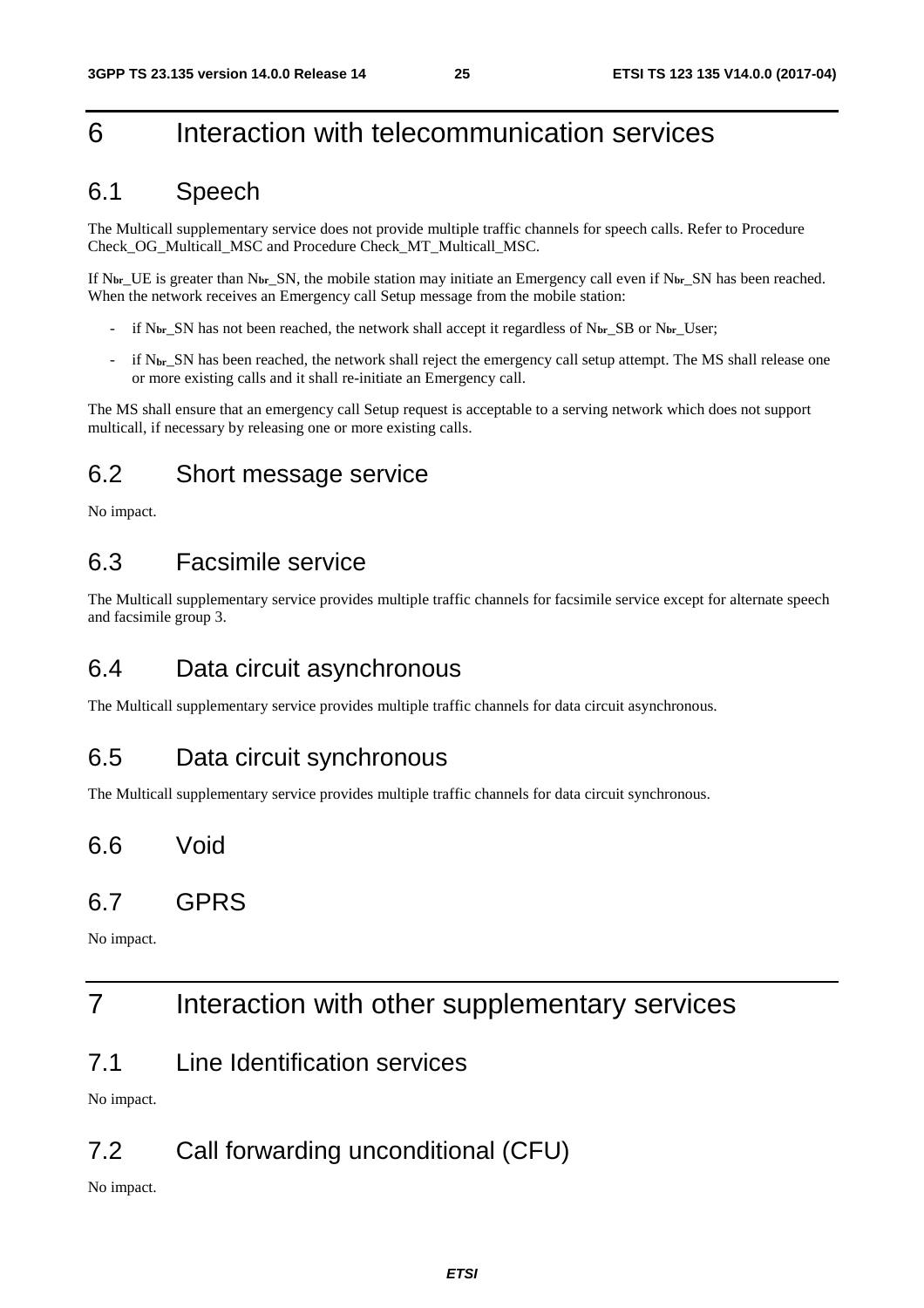## <span id="page-26-0"></span>7.3 Call forward on busy (CFB)

The condition NDUB occurs in accordance with the definition for multicall. (See TS 22.135).

## 7.4 Call forwarding on no reply (CFNRy)

No impact.

## 7.5 Call forwarding on MS not reachable (CFNRc)

No impact.

## 7.6 Call Hold (CH)

No impact.

## 7.7 Call Waiting (CW)

Call Waiting SS will be invoked under the conditions described in TS 22.135.

## 7.8 Multiparty service (MPTY)

No impact.

## 7.9 Closed user group (CUG)

No impact.

## 7.10 Advice Of Charge (AoC)

No impact.

## 7.11 Call Barring services

No impact.

## 7.12 Explicit call transfer (ECT)

No impact.

## 7.13 Call Deflection (CD)

No impact.

## 7.14 Completion of calls to busy subscriber (CCBS)

The NDUB condition occurs in accordance with the definition for multicall. (See 3GPP TS 22.135).

A subscriber provisioned with multicall is in the idle state when the subscriber has no ongoing (active or held) calls. CCBS requests in the destination B CCBS queue shall be processed if destination B is idle.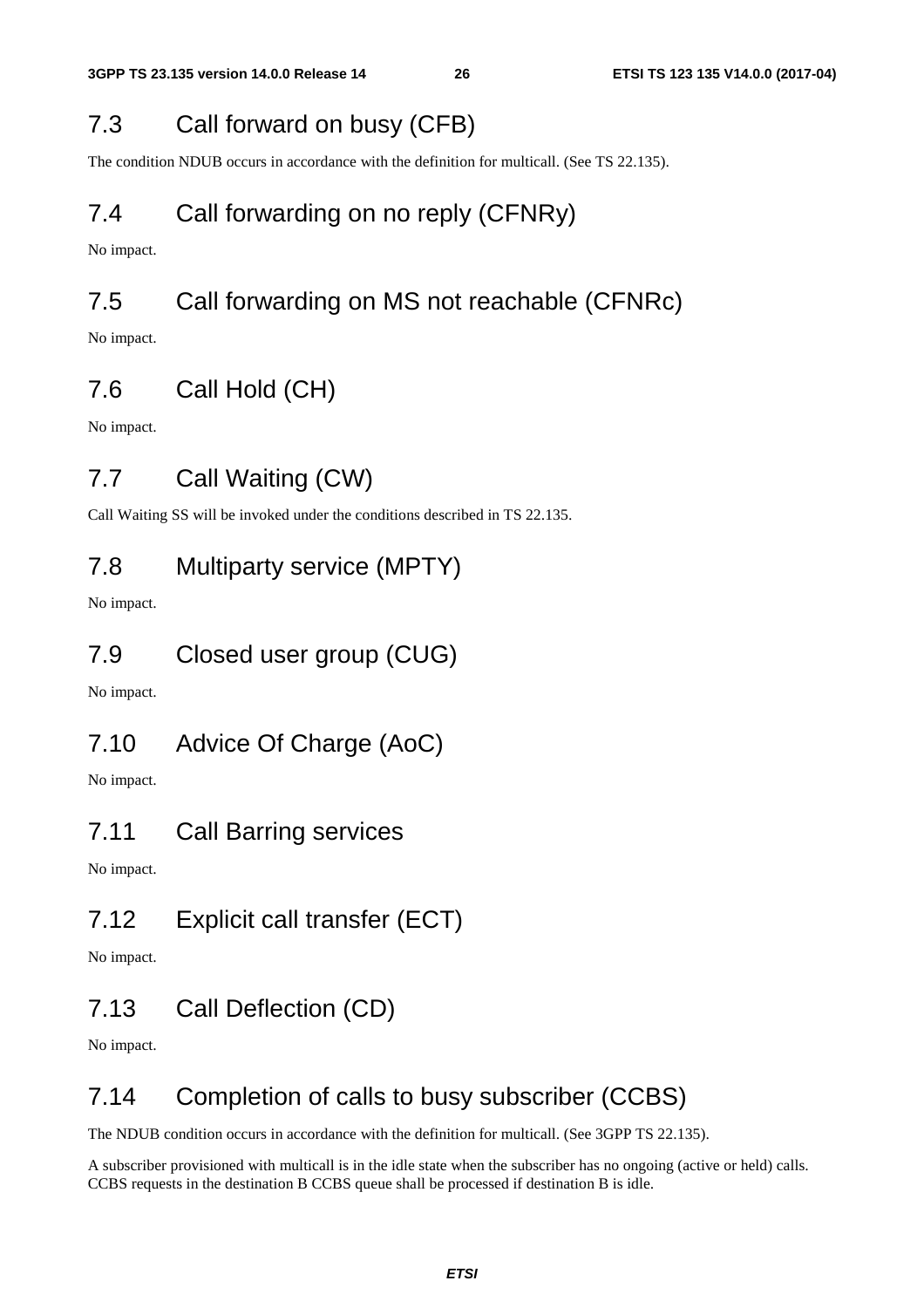## <span id="page-27-0"></span>8 Interaction with network features

8.1 Customised Applications for Mobile network Enhanced Logic (CAMEL)

No impact.

## 8.2 Support of Optimal Routeing (SOR)

No impact.

## 8.3 Operator Determined Barring (ODB)

No impact.

# 9 Information stored in the HLR

**The following logical states are applicable for Multicall (refer to TS 23.011 for an explanation of the notation):** 

| <b>Provisioning State</b> | <b>Registration State</b> | <b>Activation State</b> | <b>HLR Induction State</b> |
|---------------------------|---------------------------|-------------------------|----------------------------|
| (Not Provisioned,         | Not Applicable,           | Not Active.             | Not Induced)               |
| (Provisioned,             | Registered,               | Active and Operative,   | Not Induced)               |

The HLR shall store:

- The state of Multicall (which shall be one of the valid states listed above) per subscriber.
- The subscription option "maximum number of bearers N<sub>br</sub>\_SB" per subscriber:
	- This subscription option takes a value in the range  $(2 7)$ .
- The subscription option "maximum number of bearers N<sub>br</sub> User" per subscriber:
	- This subscription option takes a value in the range (1 N**br**\_SB).

## 10 State transition model

Figure 14 shows the successful cases of transition between the applicable logical states of Multicall. The state changes are caused by actions of the service provider.

Note that error cases are not shown in the diagram, as they normally do not cause a state change. Additionally, some successful requests may not cause a state change. Hence they are not shown in the diagram.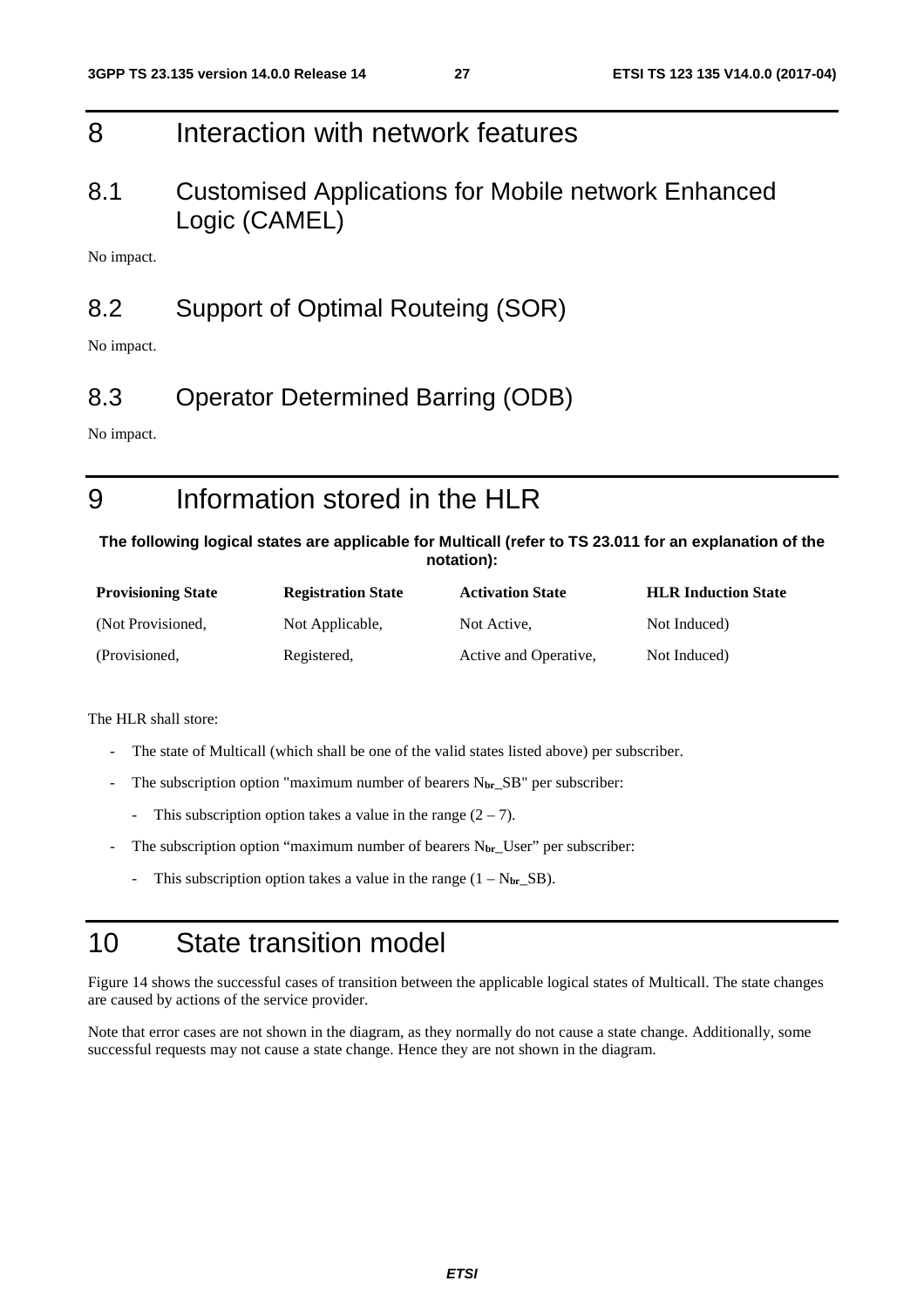<span id="page-28-0"></span>



## 11 Transfer of information from HLR to VLR

If the provisioning state for Multicall is "Provisioned" then when the subscriber registers on a VLR the HLR shall send that VLR information about the logical state of Multicall, N**br\_**User and N**br**\_SB.

If the logical state of Multicall, the subscription options N**br**\_SB or N**br\_**User are changed while a subscriber is registered on a VLR then the HLR shall inform the VLR of the new logical state of Multicall, the new N**br\_**User or the new N**br**\_SB.

# 12 Information stored in VLR

The VLR shall store the service state information, N**br**\_SB and N**br\_**User as received from the HLR.

## 13 Handover

In the case that the network supports Multicall, it shall be possible to handover multiple bearers (See TS 23.009).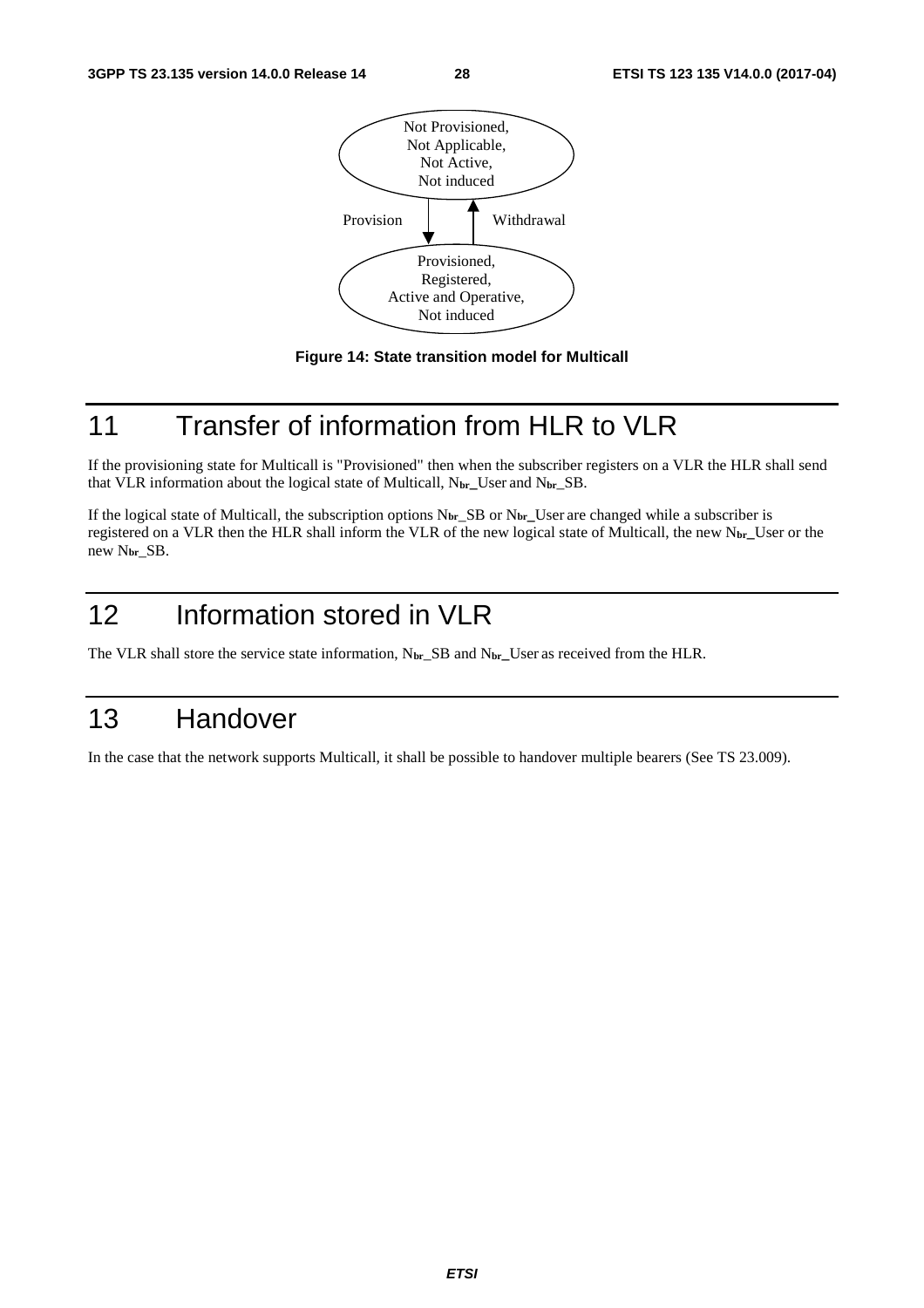# <span id="page-29-0"></span>Annex A (informative): **Examples**

The following table shows some examples:

#### **1 Mobile Originating Call (MO call).**

**As an example: N**br**=2.** 

|           | <b>Current Status</b>                                                  | <b>Additional MO call</b>   |                           |                                                                                 |                                                                                 |
|-----------|------------------------------------------------------------------------|-----------------------------|---------------------------|---------------------------------------------------------------------------------|---------------------------------------------------------------------------------|
| <b>No</b> | <b>Status</b>                                                          | <b>Number of</b><br>bearers | <b>Number</b><br>of calls | <b>Speech</b>                                                                   | <b>Data</b>                                                                     |
| 1         | None                                                                   | $\boldsymbol{0}$            | $\overline{0}$            | Acceptable                                                                      | Acceptable                                                                      |
| 2         | 1 Speech call(active)                                                  | $\mathbf{1}$                | $\mathbf{1}$              | Rejected                                                                        | Acceptable                                                                      |
| 3         | 1 Speech call(on hold)                                                 | 1                           | $\mathbf{1}$              | Acceptable<br>(with same SI)<br>Rejected<br>(with another SI)                   | Acceptable                                                                      |
| 4         | 1 Data call(active)                                                    | $\mathbf{1}$                | $\mathbf{1}$              | Acceptable                                                                      | Acceptable                                                                      |
| 5         | 1 Speech call(on hold)<br>1 Speech call(active)                        | 1                           | 2                         | Rejected                                                                        | Acceptable                                                                      |
| 6         | 1 Speech call(on hold)<br>1 Data call(active)                          | $\mathbf{1}$                | 2                         | Rejected                                                                        | Acceptable                                                                      |
| 7         | Multiparty<br>(2-5 remote parties:<br>active)                          | 1                           | $2 - 5$                   | Rejected                                                                        | Acceptable                                                                      |
| 8         | Multiparty<br>(2-5 remote parties: on<br>hold)                         | 1                           | $2 - 5$                   | Acceptable<br>(with same SI)<br>Rejected<br>(with another SI)                   | Acceptable                                                                      |
| 9         | 1 Speech call(active)<br>1 Data call(active)                           | $\overline{2}$              | $\overline{2}$            | Rejected                                                                        | Rejected                                                                        |
| 10        | 1 Speech call(on hold)<br>1 Data call(active)                          | $\overline{2}$              | $\overline{2}$            | Acceptable<br>(with same SI as<br>speech call)<br>Rejected<br>(with another SI) | Acceptable<br>(with same SI as<br>speech call)<br>Rejected<br>(with another SI) |
| 11        | 1 Speech call(on hold)<br>1 Speech call(active)<br>1 Data call(active) | $\overline{2}$              | 3                         | Rejected                                                                        | Rejected                                                                        |
| 12        | 2 Data call(active)                                                    | $\overline{2}$              | $\overline{2}$            | Rejected                                                                        | Rejected                                                                        |
| 13        | 1 Speech call(on hold)<br>2 Data call(active)                          | $\overline{2}$              | 3                         | Rejected                                                                        | Rejected                                                                        |
| 14        | Multiparty<br>(2-5 remote parties:<br>active)<br>1 Data call(active)   | $\sqrt{2}$                  | $3 - 6$                   | Rejected                                                                        | Rejected                                                                        |
| 15        | Multiparty<br>(2-5 remote parties: on<br>hold)<br>1 Data call(active)  | $\overline{2}$              | $3 - 6$                   | Acceptable<br>(with same SI as<br>speech call)<br>Rejected<br>(with another SI) | Acceptable<br>(with same SI as<br>speech call)<br>Rejected<br>(with another SI) |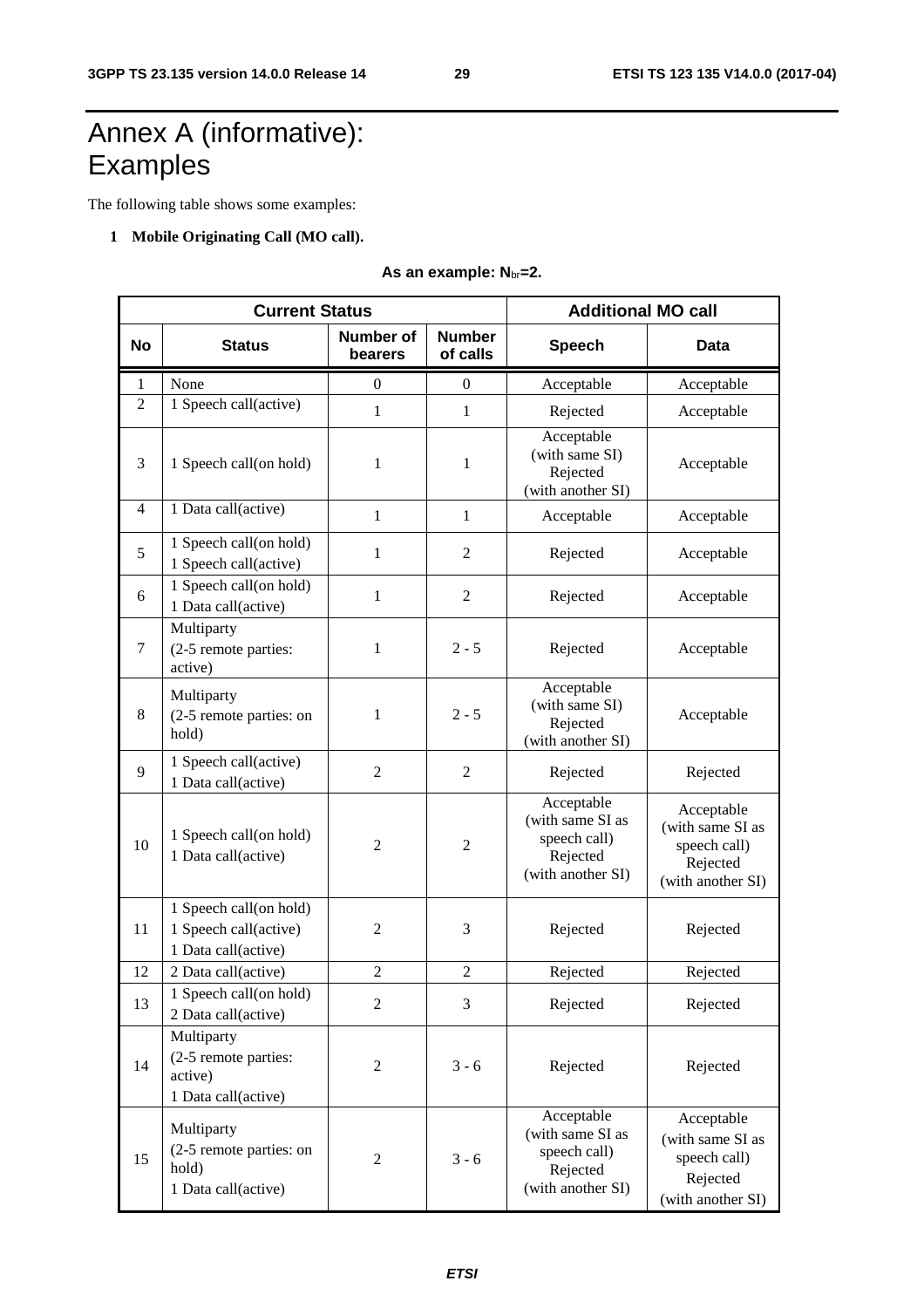#### **2 Mobile Terminated Call (MT call).**

| <b>Current Status</b>    |                                                                        |                      |                           | <b>Additional MT call</b> |             |  |
|--------------------------|------------------------------------------------------------------------|----------------------|---------------------------|---------------------------|-------------|--|
| <b>No</b>                | <b>Status</b>                                                          | Number of<br>bearers | <b>Number</b><br>of calls | <b>Speech</b>             | Data        |  |
| 1                        | None                                                                   | $\theta$             | $\Omega$                  | Offered                   | Offered     |  |
| 2                        | 1 Speech call(active)                                                  | $\mathbf{1}$         | $\mathbf{1}$              | <b>Busy</b>               | Offered     |  |
| 3                        | 1 Speech call(on hold)                                                 | 1                    | $\mathbf{1}$              | <b>Busy</b>               | Offered     |  |
| $\overline{\mathcal{L}}$ | 1 Data call(active)                                                    | $\mathbf{1}$         | $\mathbf{1}$              | Offered                   | Offered     |  |
| 5                        | 1 Speech call(on hold)<br>1 Speech call(active)                        | $\mathbf{1}$         | $\overline{2}$            | <b>Busy</b>               | Offered     |  |
| 6                        | 1 Speech call(on hold)<br>1 Data call(active)                          | $\mathbf{1}$         | $\overline{2}$            | <b>Busy</b>               | Offered     |  |
| 7                        | Multiparty<br>(2-5 remote parties:<br>active)                          | $\mathbf{1}$         | $2 - 5$                   | <b>Busy</b>               | Offered     |  |
| 8                        | Multiparty<br>(2-5 remote parties: on<br>hold)                         | $\mathbf{1}$         | $2 - 5$                   | <b>Busy</b>               | Offered     |  |
| 9                        | 1 Speech call(active)<br>1 Data call(active)                           | $\overline{2}$       | $\overline{2}$            | <b>Busy</b>               | <b>Busy</b> |  |
| 10                       | 1 Speech call(on hold)<br>1 Data call(active)                          | $\overline{2}$       | $\overline{2}$            | <b>Busy</b>               | <b>Busy</b> |  |
| 11                       | 1 Speech call(on hold)<br>1 Speech call(active)<br>1 Data call(active) | $\overline{2}$       | 3                         | <b>Busy</b>               | <b>Busy</b> |  |
| 12                       | 2 Data call(active)                                                    | $\overline{2}$       | $\overline{2}$            | <b>Busy</b>               | <b>Busy</b> |  |
| 13                       | 1 Speech call(on hold)<br>2 Data call(active)                          | $\overline{2}$       | 3                         | <b>Busy</b>               | <b>Busy</b> |  |
| 14                       | Multiparty<br>(2-5 remote parties:<br>active)<br>1 Data call(active)   | $\overline{2}$       | $3 - 6$                   | <b>Busy</b>               | <b>Busy</b> |  |
| 15                       | Multiparty<br>(2-5 remote parties: on<br>hold)<br>1 Data call(active)  | $\overline{2}$       | $3 - 6$                   | <b>Busy</b>               | <b>Busy</b> |  |

#### As an example: N<sub>br</sub>=2 (CW is not active).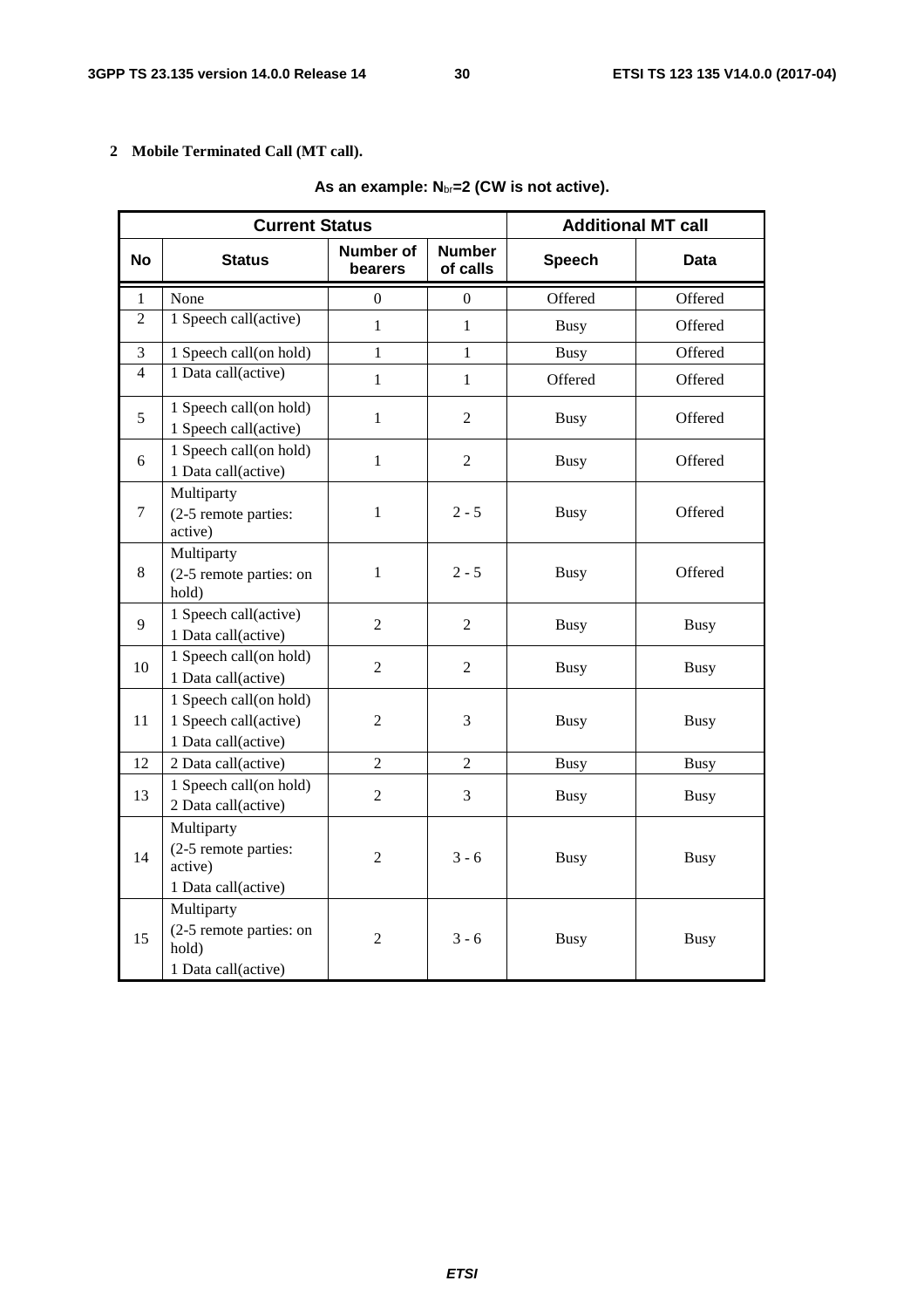#### **3 Call Waiting (CW).**

|        | <b>Current Status</b>                 | <b>Additional MT call</b>      |                              |               |            |
|--------|---------------------------------------|--------------------------------|------------------------------|---------------|------------|
| No     | <b>Status</b>                         | <b>CW status</b><br>for speech | <b>CW status</b><br>for data | <b>Speech</b> | Data       |
| 1      | None                                  |                                |                              |               |            |
| 2      | 1 Speech call(active)                 | active                         | $\overline{\phantom{0}}$     | CW offered    | MT offered |
|        |                                       | Not active                     | $\overline{a}$               | busy          | MT offered |
| 3      | 1 Speech call(on hold)                | active                         |                              | CW offered    | MT offered |
|        |                                       | Not active                     |                              | busy          | MT offered |
| 4      | 1 Data call(active)                   |                                | active                       | MT offered    | MT offered |
|        |                                       |                                | Not active                   | MT offered    | MT offered |
|        | 1 Speech call(on hold)                | active                         | active                       | CW offered    | MT offered |
| 5      | via bearer A                          | active                         | Not active                   | CW offered    | MT offered |
|        | 1 Speech call(active)                 | Not active                     | active                       | busy          | MT offered |
|        | via bearer A                          | Not active                     | Not active                   | busy          | MT offered |
|        | 1 Speech call(on hold)                | active                         | active                       | CW offered    | MT offered |
|        | via bearer A                          | active                         | Not active                   | busy          | MT offered |
| 6      | 1 Data call(active) via               | Not active                     | active                       | CW offered    | MT offered |
|        | bearer A                              | Not active                     | Not active                   | busy          | MT offered |
|        | Multiparty via bearer A               | active                         |                              | CW offered    | MT offered |
| $\tau$ | (2-5 remote parties:<br>active)       | Not active                     |                              | <b>Busy</b>   | MT offered |
|        | Multiparty via bearer A               | active                         |                              | CW offered    | MT offered |
| 8      | (2-5 remote parties: on<br>hold)      | Not active                     |                              | busy          | MT offered |
|        | 1 Speech call(active)                 | active                         | active                       | CW offered    | CW offered |
| 9      | via bearer A                          | active                         | Not active                   | CW offered    | CW offered |
|        | 1 Data call(active) via               | Not active                     | active                       | busy          | CW offered |
|        | bearer B                              | Not active                     | Not active                   | busy          | busy       |
|        | 1 Speech call(on hold)                | active                         | active                       | CW offered    | CW offered |
| 10     | via bearer A                          | active                         | Not active                   | CW offered    | CW offered |
|        | 1 Data call(active) via               | Not active                     | active                       | busy          | CW offered |
|        | bearer B                              | Not active                     | Not active                   | busy          | busy       |
|        | 1 Speech call(on hold)                | active                         | active                       | CW offered    | CW offered |
|        | via bearer A                          | active                         | Not active                   | CW offered    | CW offered |
| 11     | 1 Speech call(active)<br>via bearer A | Not active                     | active                       | busy          | CW offered |
|        | 1 Data call(active) via<br>bearer B   | Not active                     | Not active                   | busy          | busy       |
|        |                                       | -                              | active                       | CW offered    | CW offered |
| 12     | 2 Data call(active)                   |                                | Not active                   | busy          | busy       |

#### **As an example: N**br**=2 (CW is provisioned).**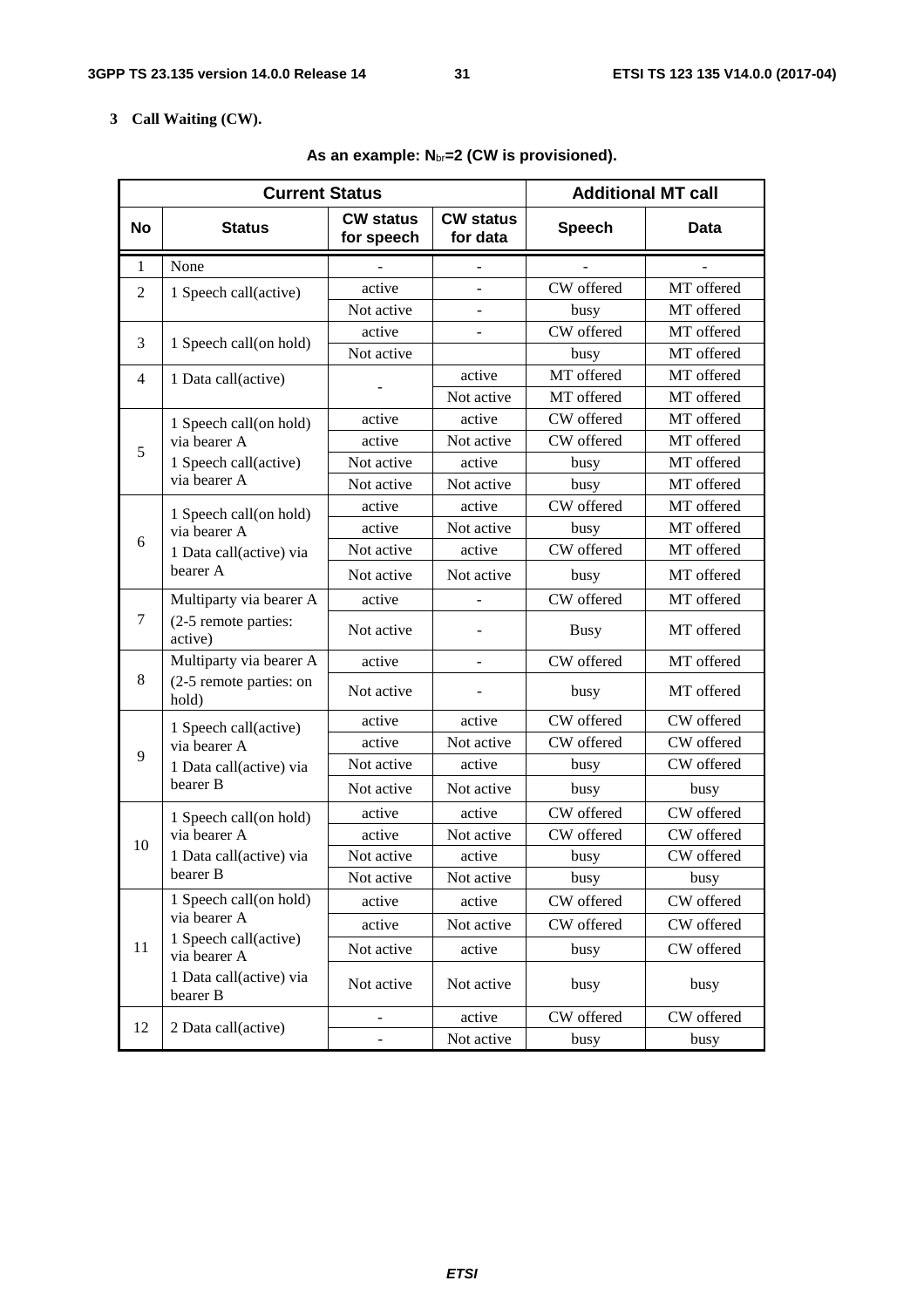|           | <b>Current Status</b>                                     | <b>Additional MT call</b>      |                              |               |             |
|-----------|-----------------------------------------------------------|--------------------------------|------------------------------|---------------|-------------|
| <b>No</b> | <b>Status</b>                                             | <b>CW status</b><br>for speech | <b>CW status</b><br>for data | <b>Speech</b> | Data        |
| 13        | 1 Speech call(on hold)                                    |                                | active                       | CW offered    | CW offered  |
|           | via bearer A<br>2 Data call(active) via<br>bearer A and B |                                | Not active                   | <b>Busy</b>   | <b>Busy</b> |
| 14        | Multiparty via bearer A                                   | active                         | active                       | CW offered    | CW offered  |
|           | (2-5 remote parties:                                      | active                         | Not active                   | CW offered    | CW offered  |
|           | active)                                                   | Not active                     | active                       | busy          | CW offered  |
|           | 1 Data call(active) via<br>bearer B                       | Not active                     | Not active                   | busy          | busy        |
| 15        | Multiparty via bearer A                                   | active                         | active                       | CW offered    | CW offered  |
|           | (2-5 remote parties: on                                   | active                         | Not active                   | CW offered    | CW offered  |
|           | hold)                                                     | Not active                     | active                       | busy          | CW offered  |
|           | 1 Data call(active) via<br>bearer B                       | Not active                     | Not active                   | busy          | busy        |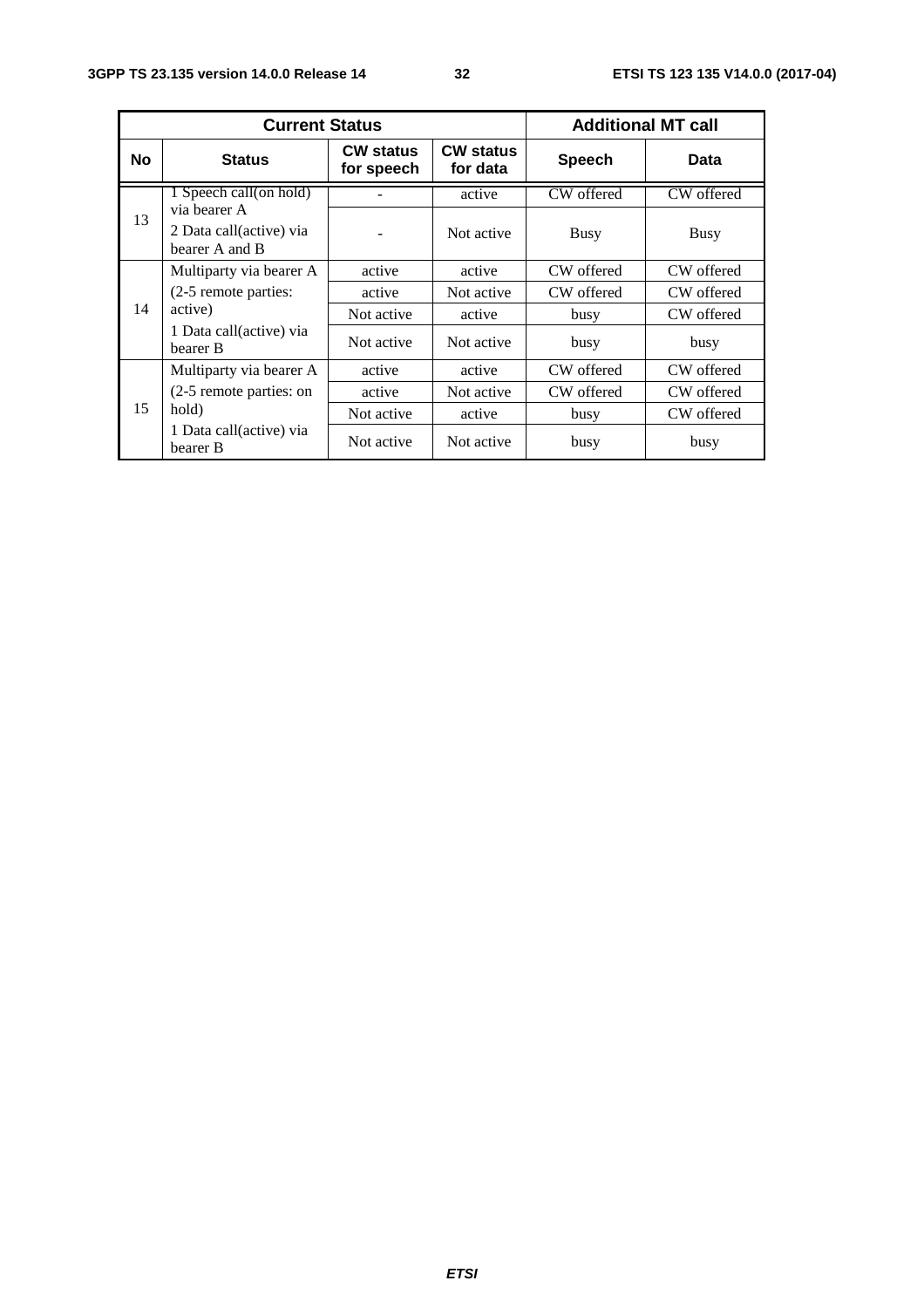## <span id="page-33-0"></span>Annex B (informative): Change history

| <b>TSG CN#</b> | <b>Spec</b> | <b>Version</b> | <b>CR</b> | <phase></phase> | <b>Change history</b><br><b>New Version</b> | <b>Subject/Comment</b>                                                 |
|----------------|-------------|----------------|-----------|-----------------|---------------------------------------------|------------------------------------------------------------------------|
| <b>CN#07</b>   | 23.135      | 1.0.0          |           | R99             | 3.0.0                                       | Approved at TSGN#07                                                    |
| CN#08          | 23.135      | 3.0.0          | 001r1     | R99             | 3.1.0                                       | Clean-up and corrections for Multicall Stage                           |
| CN#09          | 23.135      | 3.1.0          | 002r4     | R99             | 3.2.0                                       | Requirement on Network to Tear Down<br>Calls to Accept EC in Multicall |
| CN#09          | 23.135      | 3.1.0          | 004r1     | R99             | 3.2.0                                       | Correction to MT Multicall SDL                                         |
| CN#09          | 23.135      | 3.2.0          | 003r1     | Rel-4           | 4.0.0                                       | Inclusion of call hold in basic call handling                          |
| CN#16          | 23.135      | 4.0.0          |           | Rel-5           | 5.0.0                                       | Release 5 after CN#16                                                  |
| CN#26          | 23.135      | 5.0.0          |           | Rel-6           | 6.0.0                                       | Release 6 after CN#26                                                  |
| CT#36          | 23.135      | 6.0.0          |           | Rel-7           | 7.0.0                                       | Upgraded unchanged from Rel-6                                          |
| CT#42          | 23.135      | 7.0.0          |           | Rel-8           | 8.0.0                                       | Upgraded unchanged from Rel-7                                          |
| CT#46          | 23.135      | 8.0.0          |           | Rel-9           | 9.0.0                                       | Update to Rel-9 version (MCC)                                          |
| 2011-03        | 23.135      | 9.0.0          |           | <b>Rel-10</b>   | 10.0.0                                      | Update to Rel-10 version (MCC)                                         |
| 2012-09        | 23.135      | 10.0.0         | ٠         | <b>Rel-11</b>   | 11.0.0                                      | Update to Rel-11 version (MCC)                                         |
| 2014-09        | 23.135      | 11.0.0         |           | <b>Rel-12</b>   | 12.0.0                                      | Update to Rel-12 version (MCC)                                         |
| 2015-12        | 23.135      | 12.0.0         |           | <b>Rel-13</b>   | 13.0.0                                      | Update to Rel-13 version (MCC)                                         |
| 2017-03        | 23.135      | 13.0.0         |           | <b>Rel-14</b>   | 14.0.0                                      | Update to Rel-14 version (MCC)                                         |